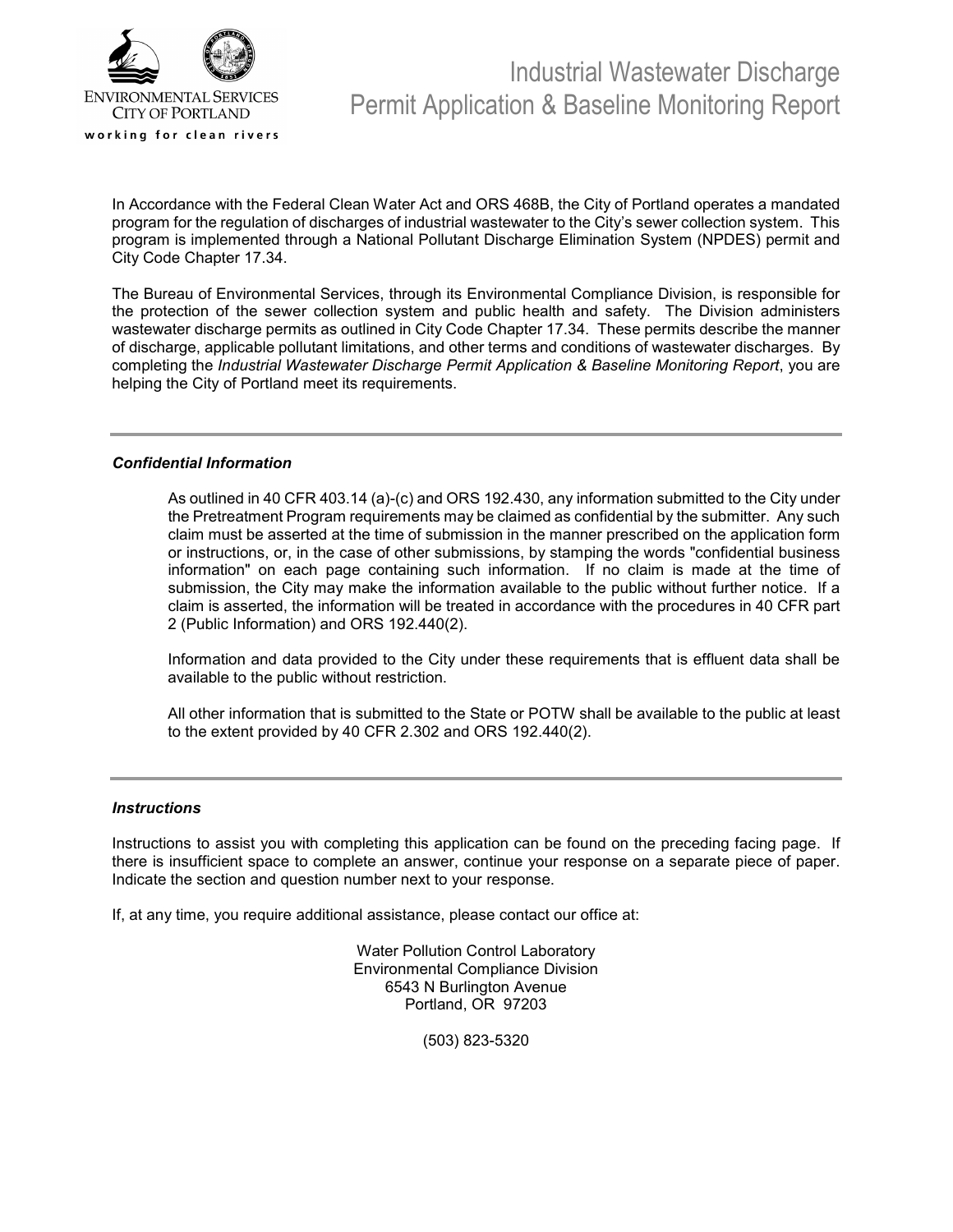#### Section A: General Facility Information

- Enter the name of the company i.e., the name of the company legally responsible for this facility.
- Enter the name of the facility, such as the name used on letterhead, correspondence or advertising brochures.
- Enter the street address where the facility is located.
- Enter the *mailing* address of the facility, if different from the facility street address above.
- Enter the name, title, telephone number, and fax number of the person who is most familiar with the facts reported on this form and who can be contacted by City staff.
- Enter the approximate month and year that operations began, or are proposed to begin, otherwise use best estimate.
- Enter the name, title, telephone number, and fax number of the person who is responsible for responding or organizing a response to emergencies at this facility, and who can be contacted by City staff. These emergencies may include spills and chemical releases, fires, floods, or earthquakes.
- Check the appropriate box and make the necessary changes or corrections to the enclosed document, if needed.

### Section B: Facility Operations & Water Use

1. Check the appropriate box(es). If the manufacturing or service activities of your facility are not included in the table, mark other and indicate the activity (or activities) in the space provided. The heading "CFR" is an acronym for the Code of Federal Regulations, the codification of the general and permanent rules published in the Federal Register by the Executive departments and agencies of the Federal Government. The numbers below this heading indicate the part within Title 40 (Protection of the Environment) covering this activity. An asterisk (\*) indicates that EPA has proposed regulations concerning those activities.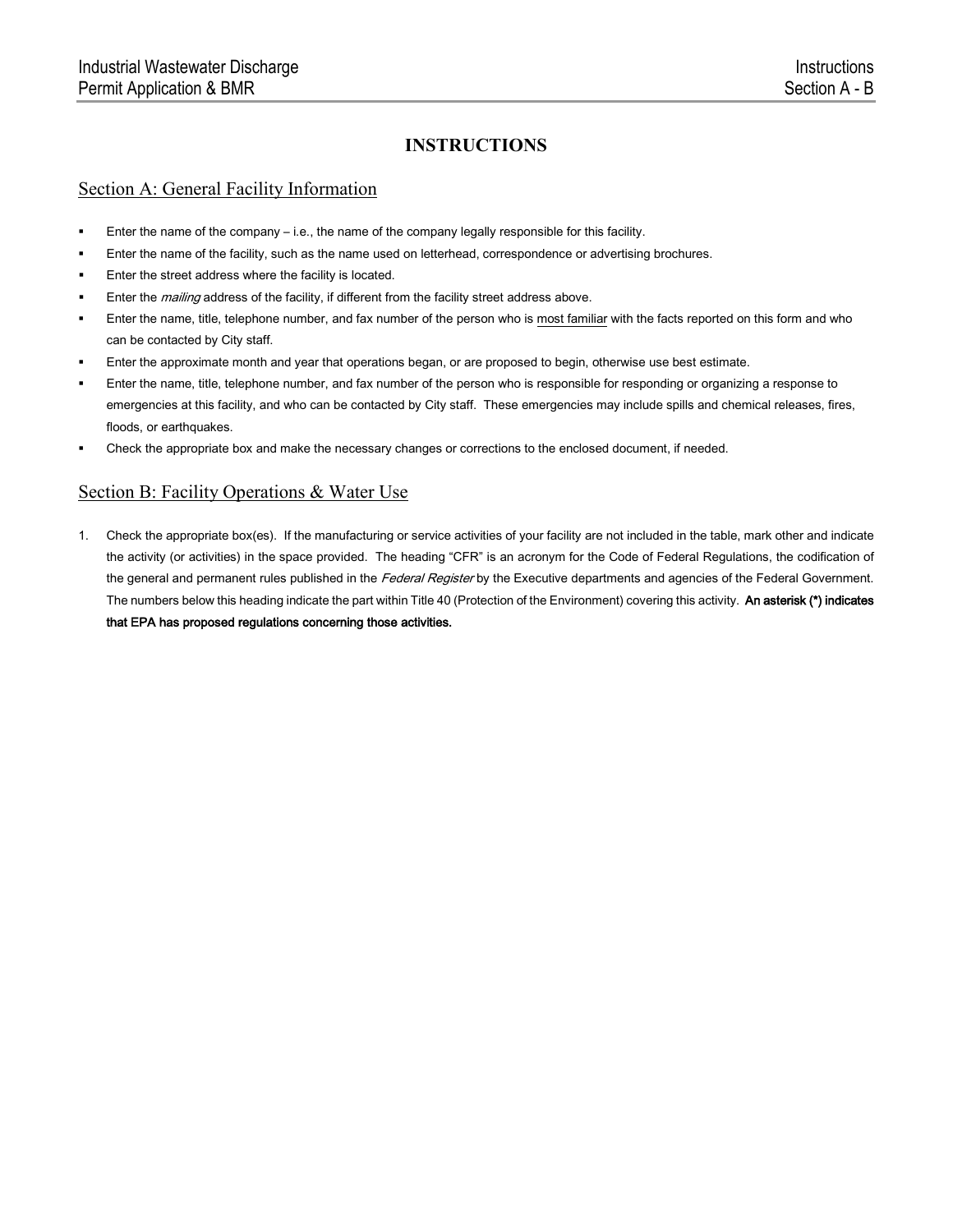

working for clean rivers

# Industrial Wastewater Discharge Permit Application & Baseline Monitoring Report

#### **SECTION A. GENERAL FACILITY INFORMATION**

| Company Name:     |                                                                                                            |                                  |                                                       |                        |
|-------------------|------------------------------------------------------------------------------------------------------------|----------------------------------|-------------------------------------------------------|------------------------|
| Facility Name:    |                                                                                                            |                                  |                                                       |                        |
| Facility Address: |                                                                                                            | City:                            | , OR                                                  | Zip:                   |
| Mailing Address:  |                                                                                                            | City/State:                      | $\mathbf{y} = \mathbf{y}$ , $\mathbf{y} = \mathbf{y}$ | Zip:                   |
|                   | Questionnaire Resource                                                                                     |                                  | <b>Contact's Affiliation</b>                          |                        |
| Contact Person:   |                                                                                                            | Company Representative<br>$\Box$ | $\Box$                                                | Consultant (see below) |
| Contact's Title:  |                                                                                                            | Name of Firm:                    |                                                       |                        |
| Telephone No.:    |                                                                                                            |                                  |                                                       |                        |
| Email:            |                                                                                                            |                                  |                                                       |                        |
|                   |                                                                                                            | Emergency Contact/Coordinator    |                                                       |                        |
| Contact Person:   |                                                                                                            | Telephone No.:                   |                                                       |                        |
| Contact's Title:  |                                                                                                            | Email:                           |                                                       |                        |
|                   |                                                                                                            |                                  |                                                       |                        |
|                   | Is all information previously submitted in your facility's Environmental Survey still current and correct? |                                  | o<br>Yes                                              | □<br>No                |

NOTE: A copy of your **facility's** Environmental Survey is included for your reference. If you checked No above, make the needed changes to the enclosed Environmental Survey, initial and date all changes, and send in the corrected copy of the Survey with the completed Permit Application.

#### **SECTION B. FACILITY OPERATIONS & WATER USE**

1. Check all applicable manufacturing or service activities performed at this facility:

| Manufacturing or Service Activities | CFR.                                                                                                                                                                                                                                                                | Manufacturing or Service Activities   | <b>CFR</b>                                                                                                                                                              |
|-------------------------------------|---------------------------------------------------------------------------------------------------------------------------------------------------------------------------------------------------------------------------------------------------------------------|---------------------------------------|-------------------------------------------------------------------------------------------------------------------------------------------------------------------------|
|                                     | 467                                                                                                                                                                                                                                                                 |                                       | 425                                                                                                                                                                     |
|                                     | 427                                                                                                                                                                                                                                                                 | <b>Meat Products</b>                  | 432                                                                                                                                                                     |
| <b>Battery Manufacturing</b>        | 461                                                                                                                                                                                                                                                                 | Metal Molding and Casting (Foundries) | 464                                                                                                                                                                     |
|                                     | 431                                                                                                                                                                                                                                                                 | Metal Products and Machinery          | 438                                                                                                                                                                     |
|                                     | 458                                                                                                                                                                                                                                                                 | Metal Finishing                       | 433                                                                                                                                                                     |
|                                     | 411                                                                                                                                                                                                                                                                 | Mineral Mining and Processing         | 436                                                                                                                                                                     |
|                                     | 437                                                                                                                                                                                                                                                                 |                                       | 471                                                                                                                                                                     |
|                                     | 434                                                                                                                                                                                                                                                                 |                                       | 421                                                                                                                                                                     |
|                                     | 465                                                                                                                                                                                                                                                                 | Oil and Gas Extraction                | 435                                                                                                                                                                     |
|                                     | 468                                                                                                                                                                                                                                                                 |                                       | 440                                                                                                                                                                     |
|                                     | □ Aluminum Forming<br>Asbestos Manufacturing<br><b>Builders' Paper and Board Mills</b><br>$\Box$ Carbon Black Manufacturing<br>Cement Manufacturing<br>□ Centralized Waste Treatment<br>$\Box$ Coal Mining<br>Coil Coating (including Can making)<br>Copper Forming |                                       | $\Box$ Leather Tanning and Finishing<br>0<br>$\Box$ Nonferrous Metals Forming/Metal Powders<br>$\Box$ Nonferrous Metals Manufacturing<br>$\Box$ Ore Mining and Dressing |

**Continued on next page**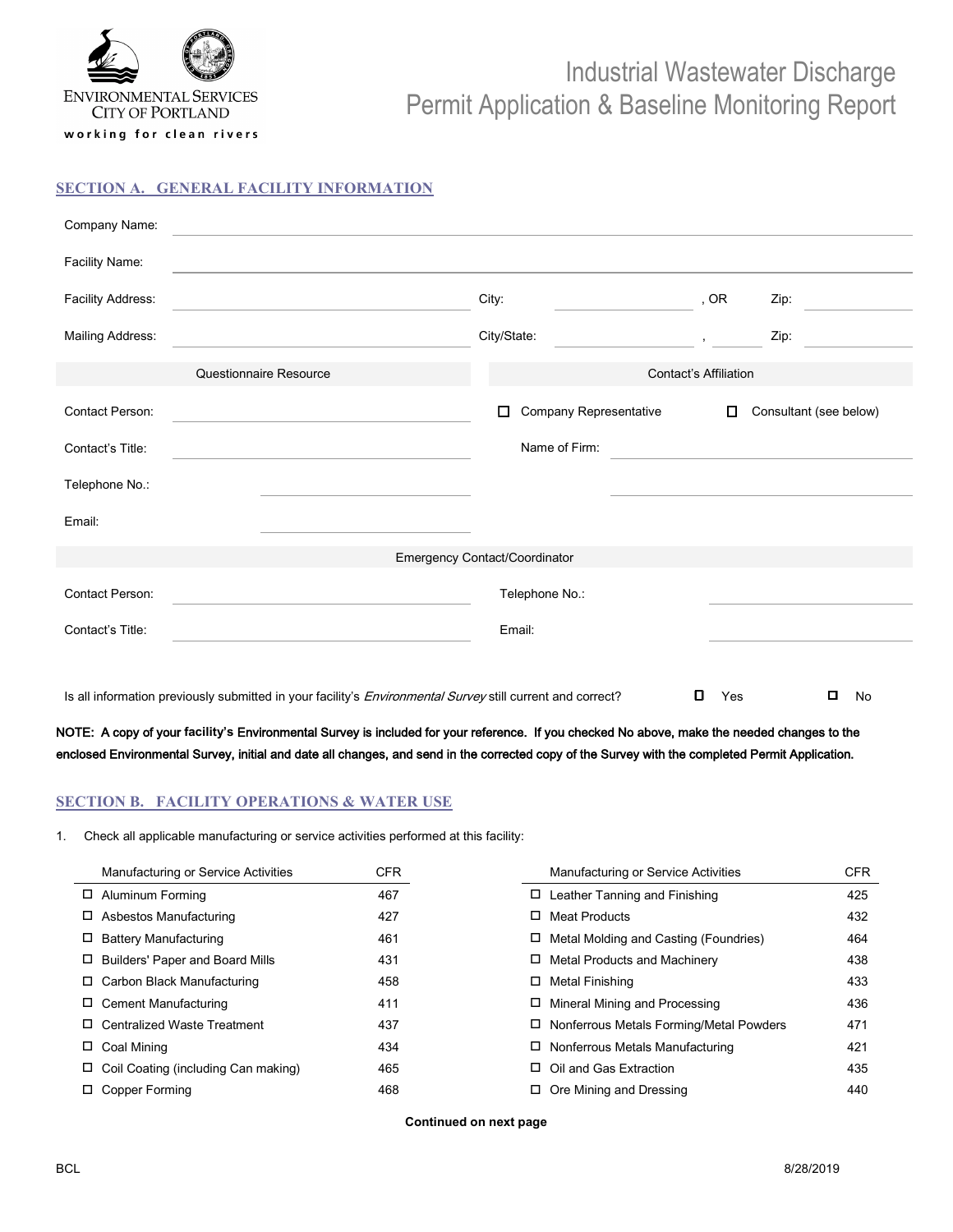#### Section B: Facility Operations & Water Use

- 1. Check the appropriate box(es). If the manufacturing or service activities of your facility are not included in the table, mark other and indicate the activity (or activities) in the space provided. The heading "CFR" is an acronym for the Code of Federal Regulations, the codification of the general and permanent rules published in the Federal Register by the Executive departments and agencies of the Federal Government. The numbers below this heading indicate the part within Title 40 (Protection of the Environment) covering this activity. An asterisk (\*) indicates that EPA has proposed regulations concerning those activities.
- 2. Indicate the *shift start time* for each work shift at your facility. Consider each shift on the basis of normal starting time with shifts possible in a 24-hour period. Only periods of production or process operation, including cleanup procedures, are to be considered as shift work. Enter the average number of employees that work each shift. The number of employees per shift should include office workers, executives, watch persons, etc., whose hours coincide with the times of production shifts. Add the number of employees per shift and then add all shifts to obtain total employment.
- 3. Indicate, by checking the appropriate box, if the production at your facility is seasonal e.g., a food processing facility performing canning operations during harvest time.
	- a. If seasonal, indicate the maximum/minimum production periods.
- 4. Specify the number of days that your facility conducted business during the last calendar year.
- 5. Check the appropriate box. If scheduled shutdowns occur at your facility e.g., seasonal production or shutting down a production line over a holiday for scheduled maintenance and cleaning – complete as requested.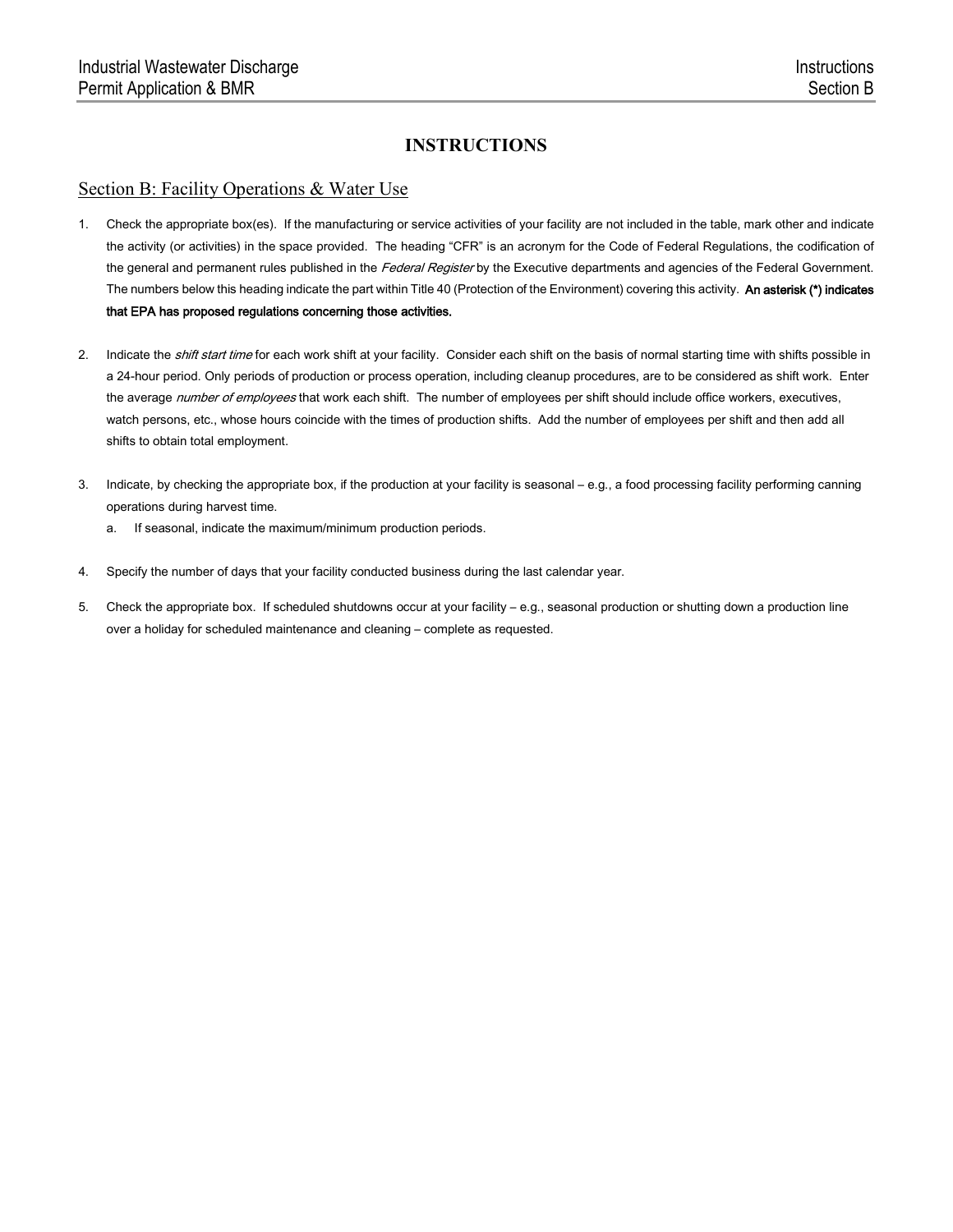

#### **SECTION B. FACILITY OPERATIONS & WATER USE (continued)**

1. Check all applicable manufacturing or service activities performed at this facility:

|        | Manufacturing or Service Activities         | <b>CFR</b> |        | Manufacturing or Service Activities             | <b>CFR</b> |
|--------|---------------------------------------------|------------|--------|-------------------------------------------------|------------|
| □      | Dairy Products Processing                   | 405        |        | Organic Chemicals, Plastics, & Synthetic Fibers | 414        |
|        | <b>Electrical and Electronic Components</b> | 469        |        | <b>Paint Formulating</b>                        | 446        |
| □      | Electroplating                              | 413        |        | Paving and Roofing Materials (Tars and Asphalt) | 443        |
|        | <b>Explosives Manufacturing</b>             | 457        |        | Pesticide Chemicals (Formulating & Packaging)   | 455        |
| □      | Feedlots                                    | 412        | $\Box$ | Petroleum Refining                              | 419        |
|        | <b>Ferroalloy Manufacturing</b>             | 424        |        | Pharmaceutical Manufacturing                    | 439        |
| □      | <b>Fertilizer Manufacturing</b>             | 418        |        | Phosphate Manufacturing                         | 422        |
| $\Box$ | Fruits and Vegetables Processing            | 407        |        | <b>Photographic Processing</b>                  | 459        |
| $\Box$ | Glass Manufacturing                         | 426        |        | Plastics Molding and Forming                    | 463        |
| □      | <b>Grain Mills</b>                          | 406        |        | <b>Porcelain Enameling</b>                      | 466        |
|        | Gum and Wood Chemicals                      | 454        | $\Box$ | Pulp, Paper and Paperboard                      | 430        |
| $\Box$ | Hospitals                                   | 460        |        | <b>Rubber Processing</b>                        | 428        |
| □      | Incinerators                                | 444        | □      | Seafood Processing                              | 408        |
| □      | Ink Formulating                             | 447        |        | Soap and Detergent Manufacturing                | 417        |
| □      | Inorganic Chemicals Manufacturing           | 415        |        | <b>Steam Electric Power Generating</b>          | 423        |
| $\Box$ | Iron and Steel Manufacturing                | 420        |        | <b>Sugar Processing</b>                         | 409        |
| □      | Landfills and Landfills Leachate            | 445        | $\Box$ | <b>Textile Mills</b>                            | 410        |
| □      | Laundry, Industrial                         | $ -$       | □      | <b>Timber Products Processing</b>               | 429        |
|        | Laundry, Linen                              |            |        | <b>Transportation Equipment Cleaning</b>        | 442        |

2. Provide the following shift information:

| <b>Shift</b> | <b>Shift Start Time</b> | # Employees |
|--------------|-------------------------|-------------|
|              |                         |             |
|              |                         |             |
|              |                         |             |
|              | Total # Employees:      |             |

- 3. Is the business or proposed activity continuous throughout the year?
	- a. Indicate periods of maximum and minimum production:
- 4. List the total days of operation or production for the last calendar year: days
- 5. Do scheduled shut-downs occur? **Example 20 Solution Scheduled Shut-downs occur?** 
West **D** Yes **D** Yes **D** Yes **D** 
	- a. If yes, list the time period(s):



| □ | Yes |         | N٥ | Seasonal<br>O. |
|---|-----|---------|----|----------------|
|   |     | Maximum |    | Minimum        |
|   |     |         |    |                |

| From | To |
|------|----|
|      |    |
|      |    |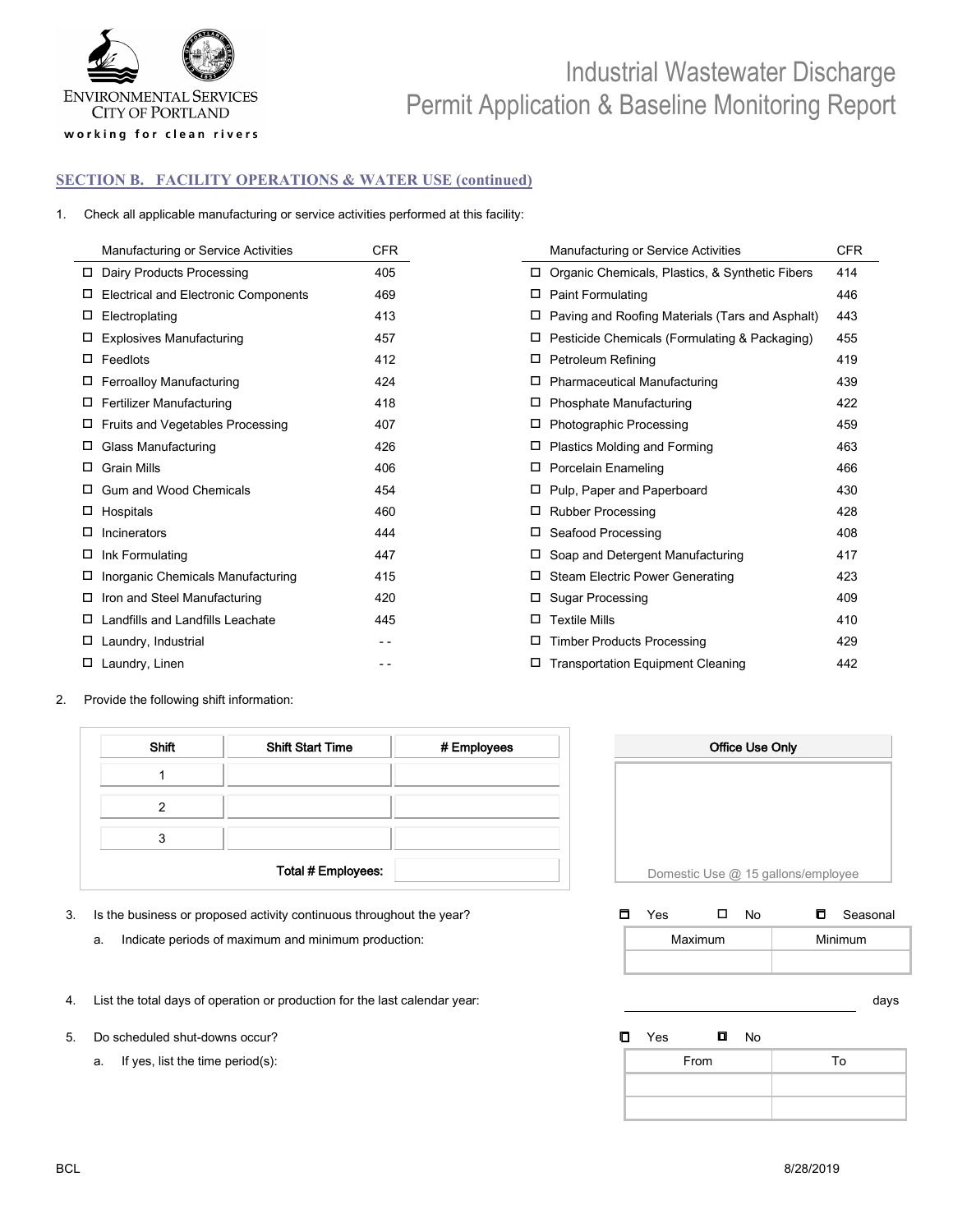#### Section B: Facility Operations & Water Use (continued)

- 6. Complete as indicated.
	- a. Water Service : List the supplier and your account number(s). List all account numbers related to the water sources. Example: - Anywhere Water District, #M20111234.
	- b. Surface Water: Includes any and all water from rivers, streams, ponds, lakes, etc.
	- c. Well Water: No explanation required.
	- d. Other sources: Specify if water is obtained from other sources not listed above, such as water that is trucked in.

City of Portland water bills are in units of a hundred cubic feet (ccf) where one ccf (hundred cubic feet) = 748 gallons. Use the following equation for calculating the average gallons per day (GPD) for water supply information:

Average GPD = Total water usage in the last 12 months (in ccf) X 748/Total number of operating days in 12-month period

- 7. This table tracks the use of water throughout your facility and the ultimate fate of the water. Enter the total water usage calculated in item 6, above. Complete the table listing the amount of incoming water for each item and the amount that is discharged for each listed item.
	- Indicate what volume of water for each item is discharged to the sanitary sewer, storm sewer, combined sewer, or to other, such as onsite or off-site disposal.
	- Check the appropriate Raw Water Treatment column. This is to identify if the incoming water is chemically treated prior to use. Some manufacturing processes require treatment of raw (or incoming) water before the water can be used in the process. These include dechlorination, ion exchange, etc.
	- If the exact amount of water is not known for each item, then estimate the amount as best as possible and note how the estimation is determined.
	- a. Enter "NA" (or "Not Applicable") for each item of water use information that does not apply to your facility.

Domestic Use: Any wastewater generated from dwellings, office buildings or institutions including, but not limited to, wastes from bathrooms, residential laundries, showers, and normal sink usage. It is not water used in any commercial or manufacturing capacity.

Contained in Product: Any water that is a component of the product(s) manufactured at your facility.

Process Water Discharged: Any water used in an industrial or commercial process that, as a result of process usage, contains pollutants. These pollutants may be liquid, solid, or gaseous substances or combinations. Pollutants can result from any process of industrial manufacturing, commercial food processing, commercial food preparation (restaurants), business, mobile washers, agriculture, trade or research.

Air Compressor: may include the discharge of single past cooling water from the compressor head and compressor condensate drain water.

Air Pollution Control Unit: Any device used to control air emissions. For example, a wet scrubber using a water spray to remove solid, liquid, or gaseous contaminants from a gas stream. The water spray performs this removal by dissolving, trapping or chemically reacting with the contaminant.

Backwash Water: Water used to clean filters or ion exchange units by passing a strong flow of water counter to the direction of normal flow. This action removes solids and other small particulate contaminants.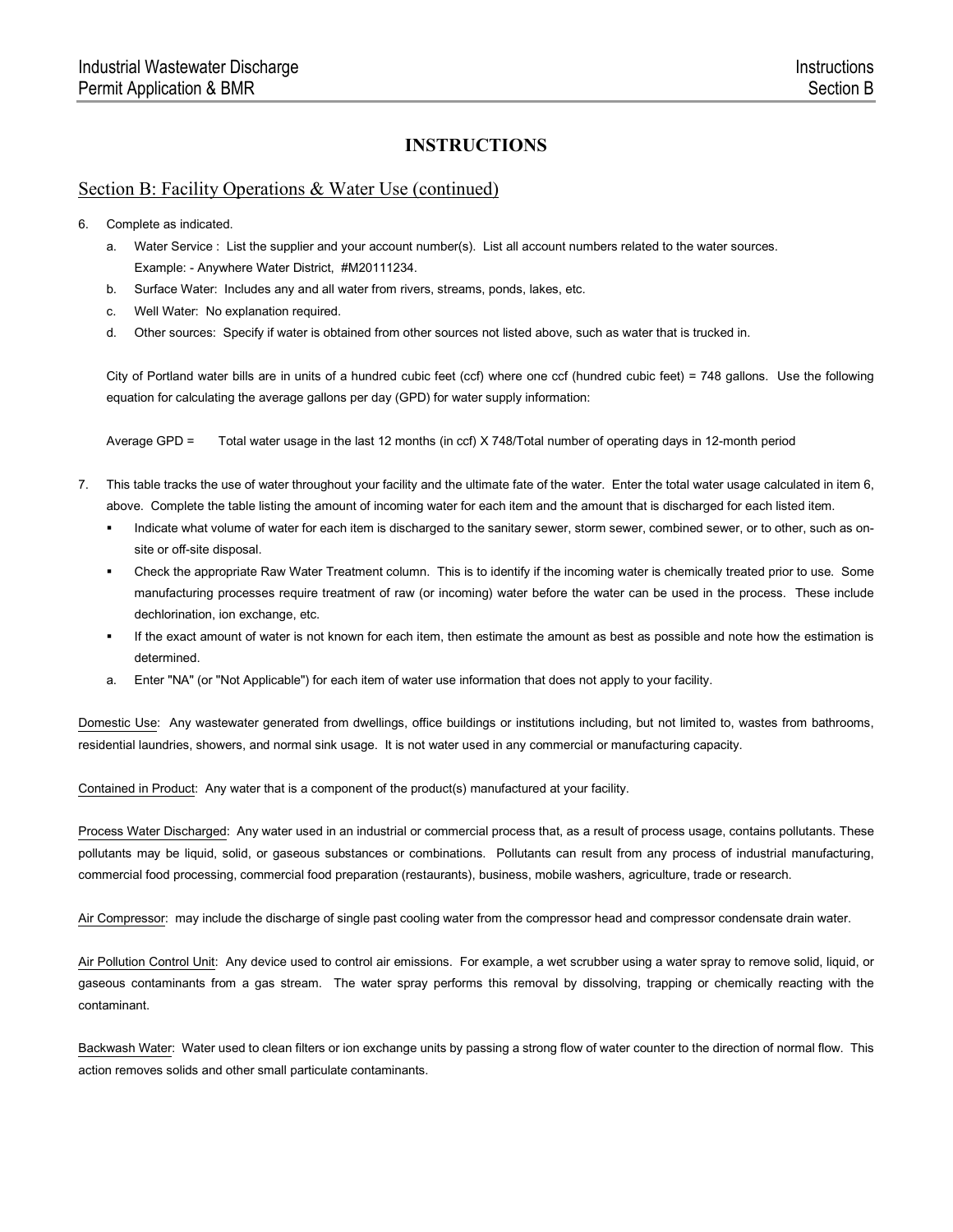

#### **SECTION B. FACILITY OPERATIONS & WATER USE (continued)**

#### 6. Provide the applicable water supply information requested below:

| List Water Supply Source(s) | <b>Account Number</b>   | Usage (GPD) |
|-----------------------------|-------------------------|-------------|
| Water Service, (#1):        |                         |             |
| Water Service, (#2):        |                         |             |
| Water Service, (#3):        |                         |             |
| Surface Water:              |                         |             |
| Well Water:                 |                         |             |
| Other (specify):            |                         |             |
|                             | <b>Total Daily Use:</b> |             |

7. Check all that are applicable to your facility and provide the appropriate flow information.

|                                   |            |     | <b>Raw Water</b><br><b>Treatment</b> | <b>Discharged</b>               |                              |                          |         |          |
|-----------------------------------|------------|-----|--------------------------------------|---------------------------------|------------------------------|--------------------------|---------|----------|
| <b>Water Use</b>                  | Flow (GPD) | Yes | <b>No</b>                            | <b>Sanitary</b><br><b>Sewer</b> | <b>Storm</b><br><b>Sewer</b> | Combined<br><b>Sewer</b> | On-Site | Off-Site |
| Domestic Use                      |            |     |                                      |                                 |                              |                          |         |          |
| <b>Contained in Product</b>       |            |     |                                      |                                 |                              |                          |         |          |
| Process Water Discharged          |            |     |                                      |                                 |                              |                          |         |          |
| Air Compressor                    |            |     |                                      |                                 |                              |                          |         |          |
| <b>Air Pollution Control Unit</b> |            |     |                                      |                                 |                              |                          |         |          |
| <b>Backwash Water</b>             |            |     |                                      |                                 |                              |                          |         |          |
| <b>Boiler Feed/Blowdown</b>       |            |     |                                      |                                 |                              |                          |         |          |
| Cooling Water, Contact            |            |     |                                      |                                 |                              |                          |         |          |
| Cooling Water, Non-contact        |            |     |                                      |                                 |                              |                          |         |          |
| Cooling Tower/Bleed-off           |            |     |                                      |                                 |                              |                          |         |          |
| <b>Equipment Washing</b>          |            |     |                                      |                                 |                              |                          |         |          |
| Irrigation                        |            |     |                                      |                                 |                              |                          |         |          |
| Plant Cleanup/Washing             |            |     |                                      |                                 |                              |                          |         |          |
| <b>Contaminated Stormwater</b>    |            |     |                                      |                                 |                              |                          |         |          |
| Other (specify):                  |            |     |                                      |                                 |                              |                          |         |          |
| Total (GPD):                      |            |     |                                      |                                 |                              |                          |         |          |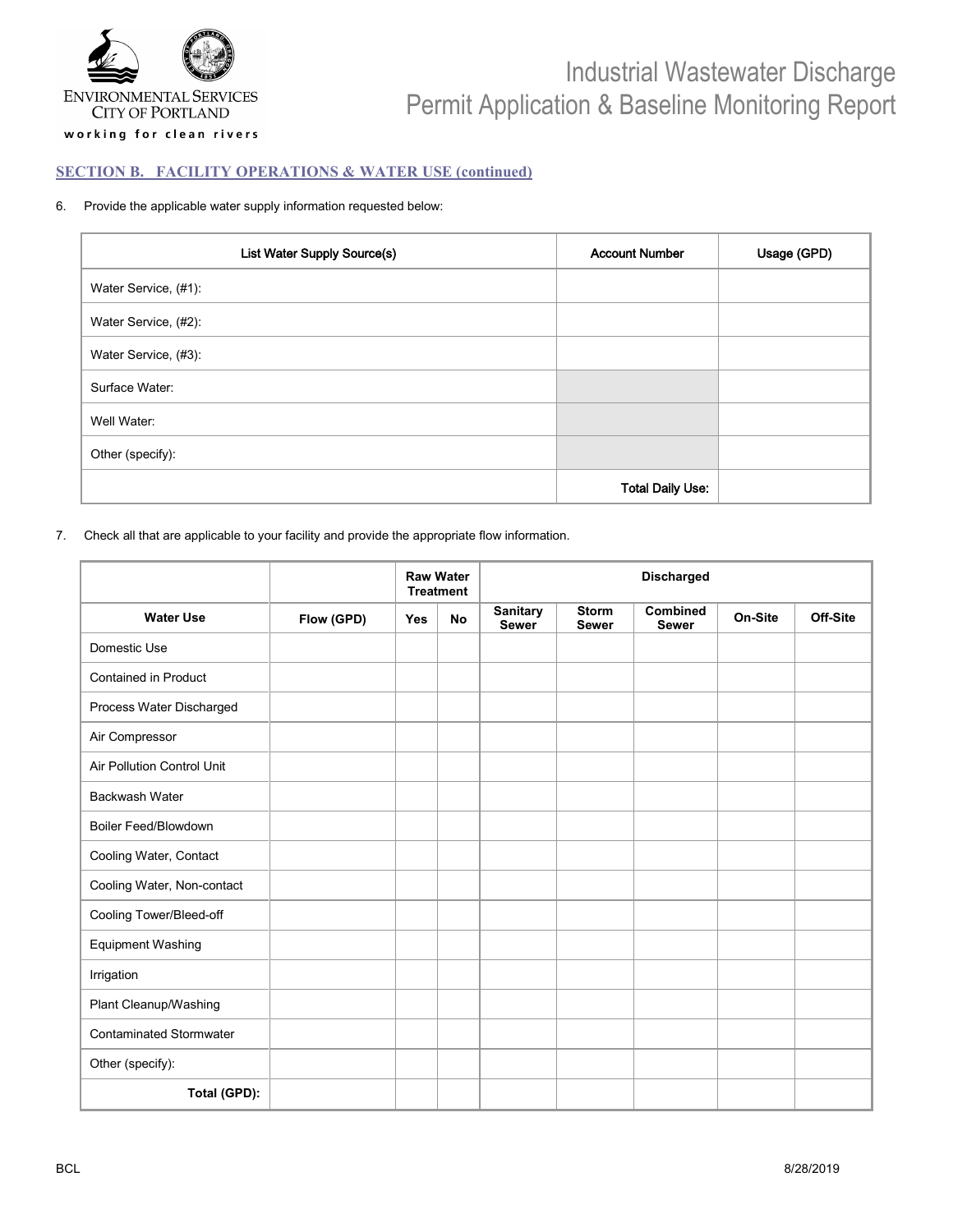#### Section B: Facility Operations & Water Use (continued)

Boiler Feed: The clean feed water to a boiler unit.

Boiler Blowdown: The water used to remove used boiler water containing concentrated solids or treatment chemicals. Feed water replaces that water sent to the drain.

Contact Cooling Water: The water used to cool a process item, such as cutting water, quench tanks, rinse tanks. It is water that comes into contact with a process or a product and may be contaminated so that is cannot be reused or recycled without treatment.

Non-Contact Cooling Water: Water that does not come in direct contact with any portion of the process or product. Mainly used in process heat exchangers.

Cooling Tower Water: Clean water fed to a cooling tower. [See also boiler feed water.]

Cooling Tower Bleed-off: The water used to remove cooling water containing concentrated solids or treatment chemicals. Feed water replaces that water sent to the drain. [See also boiler blowdown.]

Equipment Washing: Water used in the maintenance and cleaning of production equipment at the facility.

Irrigation: Water used for landscape maintenance.

Plant Cleanup/Washing: Water that is used in the maintenance and cleaning of the facility, such as vehicle cleaning, facility washdown (inside and outside), etc.

Other: accounts for water uses not listed above.

NOTE:

- a. If "Yes" has been checked for raw water treatment, list the process(es) in use or proposed and the chemicals to be added during treatment in the space provided or on a separate sheet of paper.
- b. If checked for on-site discharge or disposal, detail what is discharged or disposed on-site, listing the process and the waste or regenerant involved.
- c. If checked for off-site discharge or disposal, detail what is discharged or disposed off-site, listing the process and the waste or regenerant involved, the transporter, and the destination.
- 8. Check the appropriate box and complete as requested.
- 9. Complete as requested.

### Section C: Materials Storage Information

1. Complete as requested. Attach additional sheets as necessary.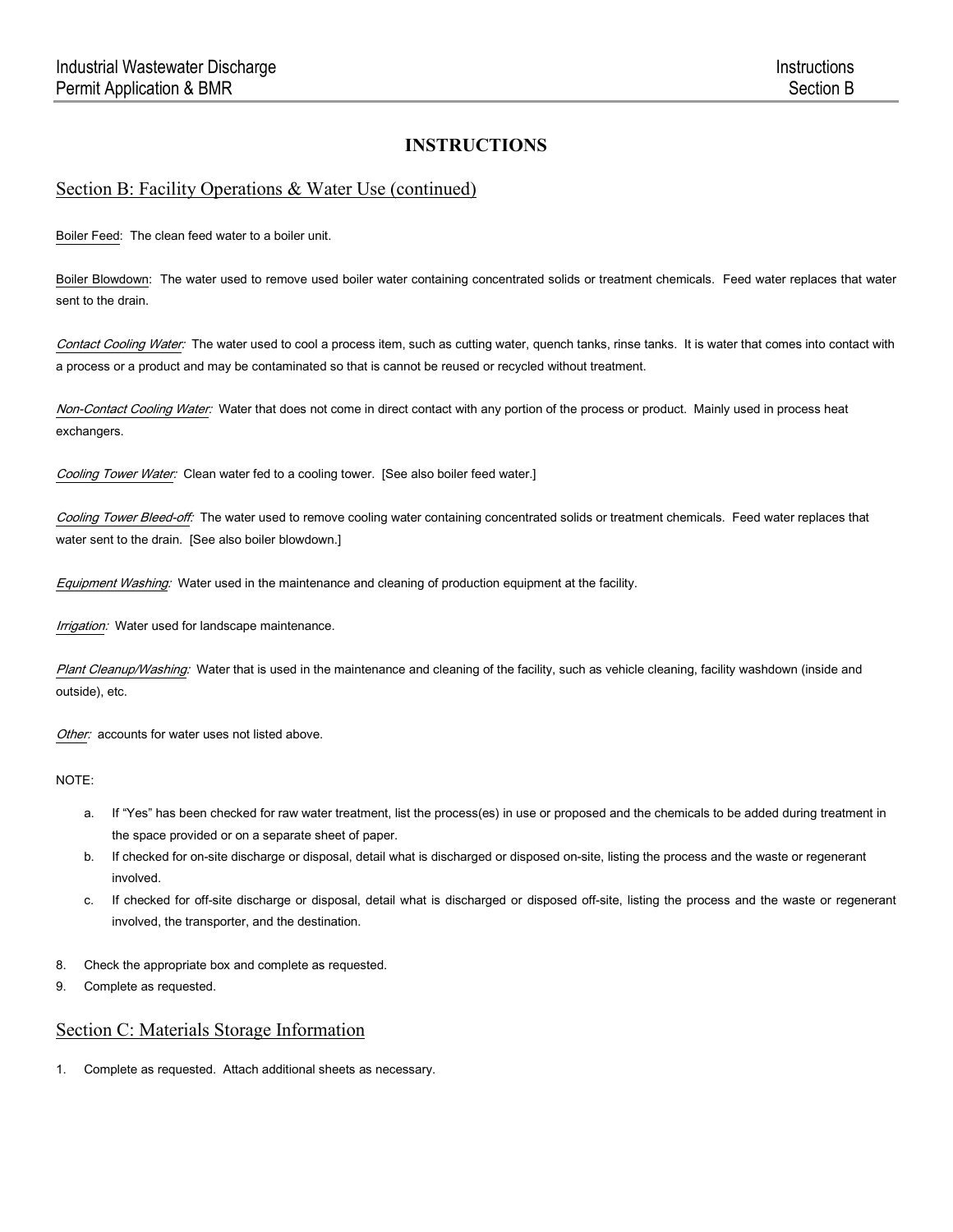

#### **SECTION B. FACILITY OPERATIONS & WATER USE (continued)**

#### NOTE(S):

a. If raw water treatment is used, list the process(es) employed and how the treatment residuals or regenerants are disposed or discharged:

b. Describe how this water is handled on-site. For example: flows to an evaporator, a drain field, etc.:

c. Describe how this water is handled off-site. For example: it is reclaimed, recycled, etc.:

| 8. | Check the type of meter(s) in use at your facility and indicate the number in use. | Meter Type          | Yes | No | # |
|----|------------------------------------------------------------------------------------|---------------------|-----|----|---|
|    |                                                                                    | Credit Meter(s):    | ┑   | □  |   |
|    |                                                                                    | Discharge Meter(s): | □   | □  |   |

#### **SECTION C. MATERIALS STORAGE INFORMATION**

1. List the raw materials utilized or stored on site. Indicate quantity using appropriate units:

|          | <b>Raw Materials</b> | Inside | <b>Storage</b><br>Outside | Daily Average<br>(units) |
|----------|----------------------|--------|---------------------------|--------------------------|
| Example: | 3/4" steel tubing    |        | $\checkmark$              | 1,500 pounds             |
|          |                      |        |                           |                          |
|          |                      |        |                           |                          |
|          |                      |        |                           |                          |
|          |                      |        |                           |                          |
|          |                      |        |                           |                          |

Description: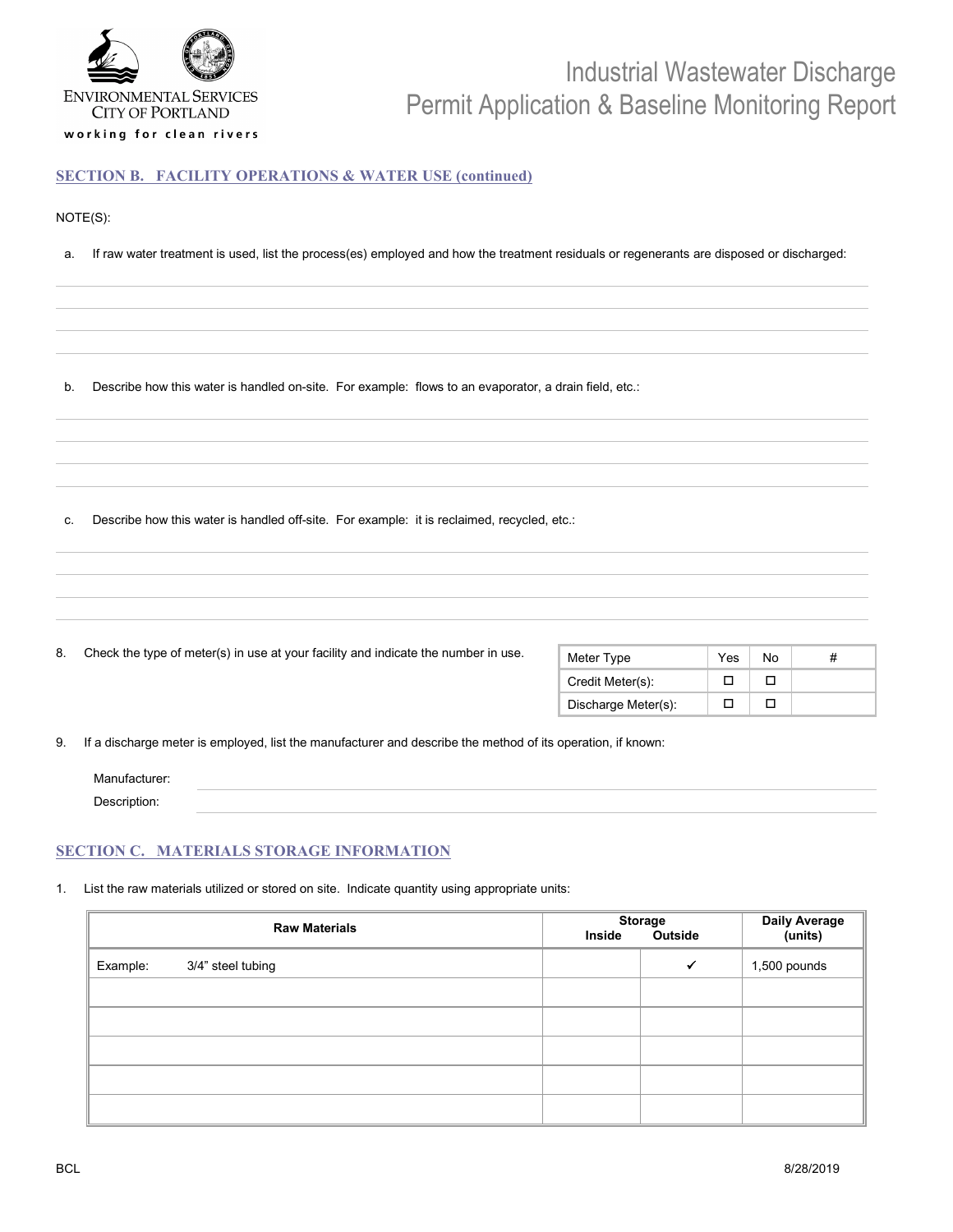#### Section C: Materials Storage Information

- 2. Complete as requested. Attach additional sheets as necessary.
- 3. Briefly describe any previous spills of raw materials, products, or process wastes that were or may have been discharged to the sewer collection system. Also list all corrective actions that were taken to clean up the spills and procedures that were put in place to prevent a re-occurrence.

#### Section D: Production & Process Information

- 1. Enter the approximate month and year that operations began, or are proposed to begin.
- 2. Complete as requested. Please describe the various production or manufacturing processes performed at your facility. List the applicable Standard Industrial Classification (SIC) or North American Industry Classification System (NAICS) code, and federal category (required by 40 CFR 403.12(b)(5)(i)) and production rate (e.g., 1000 lbs/day) as applicable for each process. Attach additional sheets as necessary.
- 3. Complete as described. Illustrate the workflow of water and material used in the manufacturing/production process(es). For each major activity where wastewater is generated, diagram the flow of materials and water from the start of each process to the finished product or activity. Include all unit processes generating wastewater, the general process steps, and the wastes generated by each step. ). Identify all process steps in the diagram, and number each unit process having wastewater discharges to sewer. Use these numbers when illustrating the unit process in the Building Layout schematic (Attachment B). Indicate the process flow rates in gallons per day (GPD) with numbered steps keyed to building locations. To determine your average daily volume and maximum daily volume of wastewater flow, you may have to read water meters, sewer meters, or make estimates of volumes that are not directly measurable.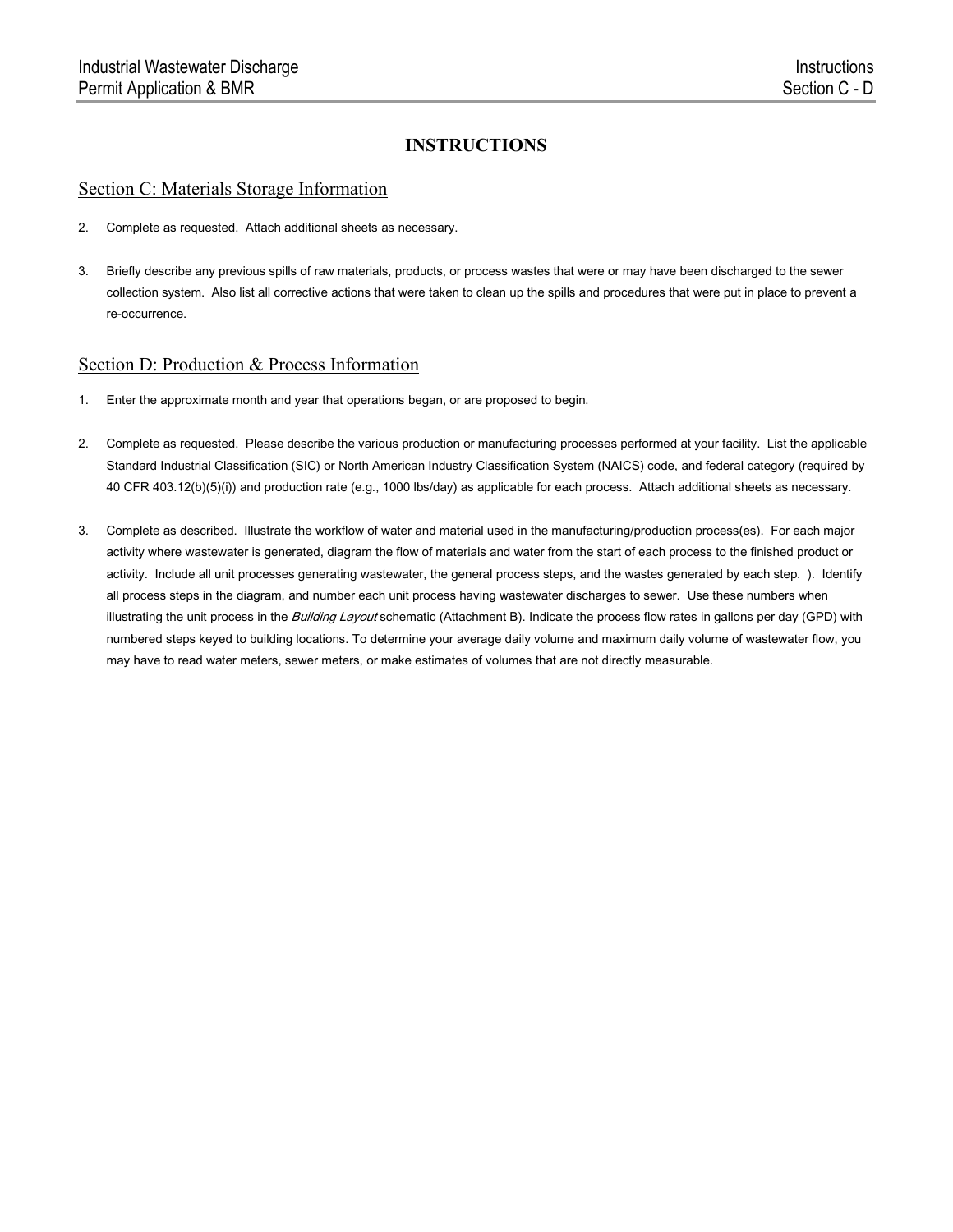

#### **SECTION C. MATERIALS STORAGE INFORMATION (continued)**

2. Complete the table below for all chemicals greater than 25 gallons stored and used on-site. If you are required to provide a report to the Portland Fire Bureau or the State Fire Marshall's Office, per the Superfund Amendments and Re-authorization Act of 1986 (SARA Title III) requirements, you may submit a copy of this report in lieu of completing this table. Attach additional sheets as needed.

| <b>Chemical Name</b>        |            | <b>Storage</b> |         | <b>Amount Stored</b> |    | <b>SARA Title III?</b> |  |  |
|-----------------------------|------------|----------------|---------|----------------------|----|------------------------|--|--|
|                             |            | Inside         | Outside | Yes                  | No |                        |  |  |
| Trichloroethene<br>Example: | 30 gallons | $\checkmark$   |         | $\checkmark$         |    |                        |  |  |
|                             |            |                |         |                      |    |                        |  |  |
|                             |            |                |         |                      |    |                        |  |  |
|                             |            |                |         |                      |    |                        |  |  |
|                             |            |                |         |                      |    |                        |  |  |
|                             |            |                |         |                      |    |                        |  |  |
|                             |            |                |         |                      |    |                        |  |  |
|                             |            |                |         |                      |    |                        |  |  |
|                             |            |                |         |                      |    |                        |  |  |
|                             |            |                |         |                      |    |                        |  |  |
|                             |            |                |         |                      |    |                        |  |  |

3. Please describe below, or on a separate sheet of paper, any previous spills or slug discharges from the facility. Also list the clean-up actions taken as well as the remedial measures put in place to prevent a reoccurrence.

#### **SECTION D. PRODUCTION & PROCESS INFORMATION**

1. Enter date operations began or will begin at this facility: (Month/Day/Year)

2. Please describe in detail the process operation(s) or service(s) performed onsite.

| Process/Service | <b>Production Rate</b> | SIC/NAICS No.   Federal Category |
|-----------------|------------------------|----------------------------------|
|                 |                        |                                  |
|                 |                        |                                  |
|                 |                        |                                  |
|                 |                        |                                  |

3. Attach a Process Flow Diagram (process flow schematic) as Attachment A to this application.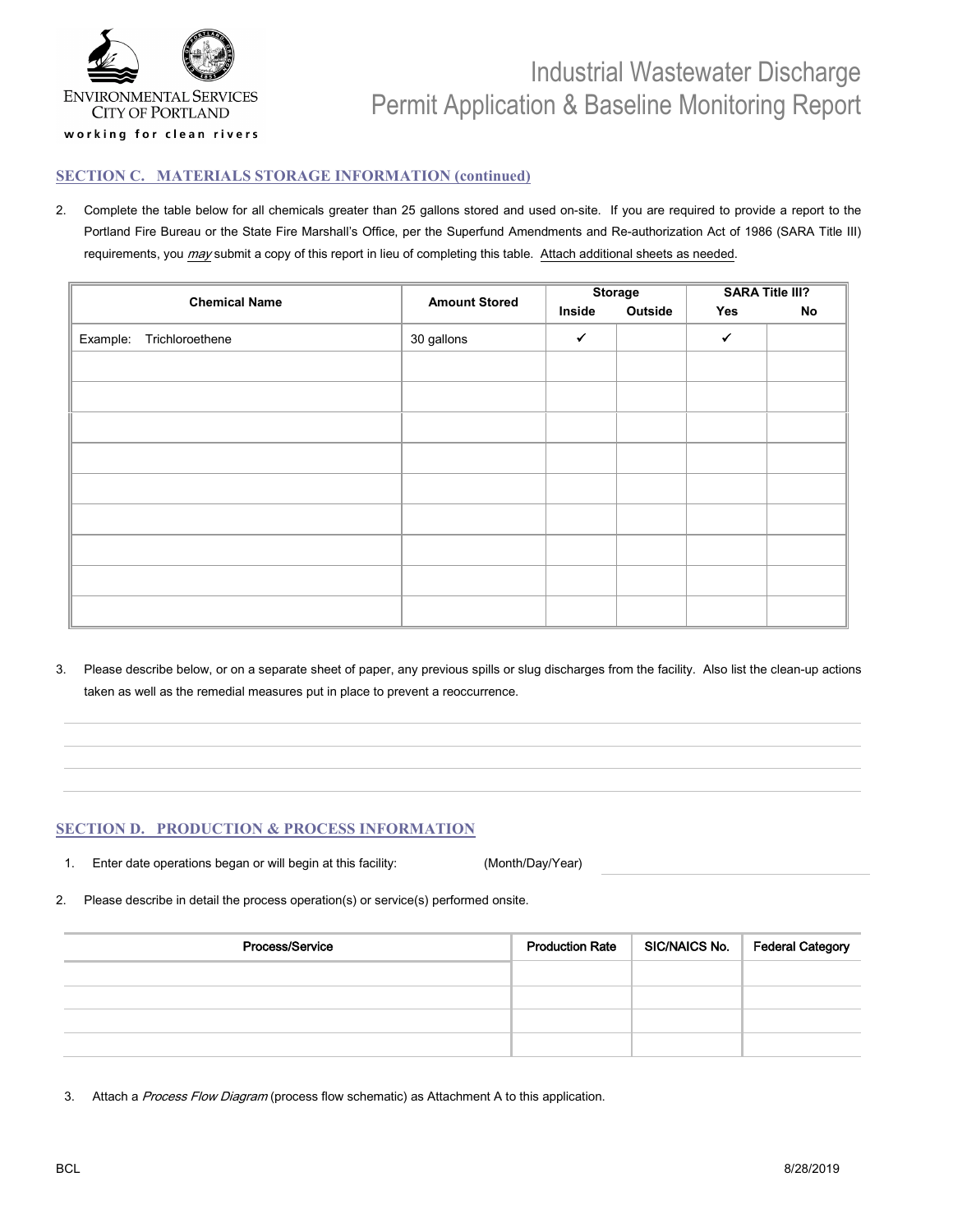#### Section D: Production & Process Information

- 4. Complete the table as requested using the given example as a guide. Include all by-products and materials used in or generated from any and all facility processes (attach additional sheets as necessary).
	- a. Complete as requested. Include additional information for more than one user or hauler on a separate sheet of paper.

#### Section E: Facility Process Wastewater Information

1. Check all wastewater characteristics that apply.

High strength waste is any waste that contains organic or inorganic, dissolved or suspended particulate matter in excess of that which would be found in domestic wastewater, such as food processing waste, restaurant waste, brewery waste, etc. Some of these waste streams may contain a high biochemical oxygen demand (BOD), chemical oxygen demand (COD), and/or high suspended solids (TSS).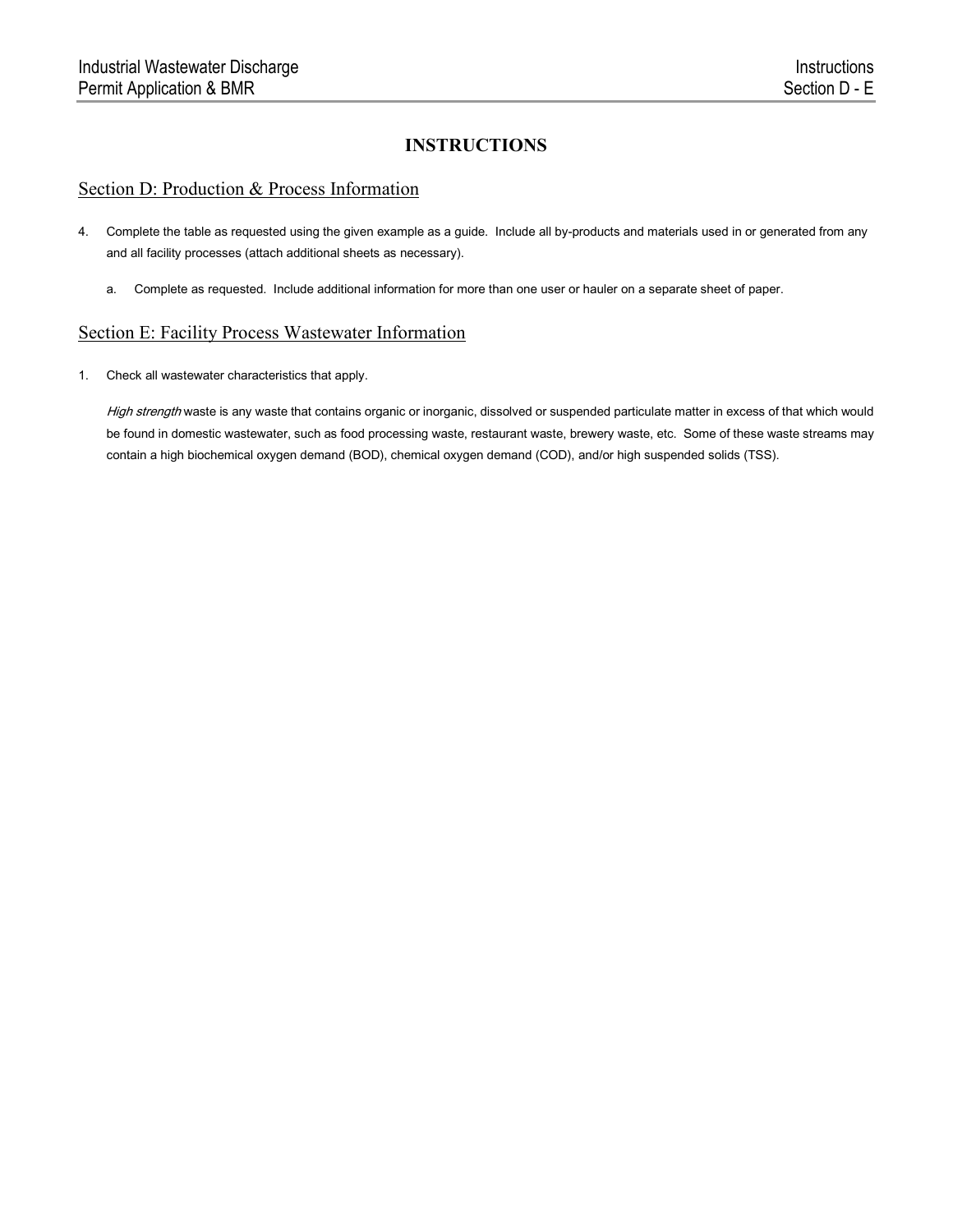

#### **SECTION D. PRODUCTION & PROCESS INFORMATION (continued)**

4. List each by-product/waste, identify process source of by-product/waste, indicate the appropriate production units generated, and check whether the material is reused, sent offsite for disposal, or recycled:

| By-product/Waste          | <b>Process</b>   | Daily Average | Reused | Recycled | <b>Disposal</b> |
|---------------------------|------------------|---------------|--------|----------|-----------------|
| Example: Used cutting oil | Cutting & sizing | 1 pint        |        |          |                 |
|                           |                  |               |        |          |                 |
|                           |                  |               |        |          |                 |
|                           |                  |               |        |          |                 |
|                           |                  |               |        |          |                 |

| а.                      | For each by-product/waste hauled offsite, provide the following information: |                 |  |
|-------------------------|------------------------------------------------------------------------------|-----------------|--|
| Hauler Name:            |                                                                              | DEQ Permit No.: |  |
| Mailing/Street Address: |                                                                              | Telephone No.:  |  |
| City/State/Zip:         |                                                                              |                 |  |

#### **SECTION E. FACILITY PROCESS WASTEWATER INFORMATION**

1. For each product/process listed in Section D, indicate general characteristics of the wastewater generated during the manufacturing process:

|   | <b>Wastewater Types</b>                                 |   | Wastewater Types, Organic wastes                  |  |  |  |
|---|---------------------------------------------------------|---|---------------------------------------------------|--|--|--|
| □ | <b>Acids and Acidic Wastes</b>                          | ◻ | Alcohols                                          |  |  |  |
| □ | Alkali and Caustic Wastes                               | □ | Aldehydes, Ketones                                |  |  |  |
| О | Dyes, Coloring Agents                                   | □ | Benzene and Benzene Derivatives                   |  |  |  |
| О | <b>Electroplating Wastes</b>                            | □ | <b>Ethers</b>                                     |  |  |  |
| □ | Fats, Grease (animal/vegetable)                         | □ | Flammable or explosive wastes                     |  |  |  |
| □ | Glues                                                   | □ | <b>Halogenated Organic Compounds</b>              |  |  |  |
| o | Hot Wastes ( $> 140^\circ$ F)                           | □ | High Strength Waste: BOD <sub>5</sub> , COD, TSS  |  |  |  |
| о | Inks, Printing Wastes                                   | □ | Organic Acids                                     |  |  |  |
| □ | Metal Cleaning and Preparation Wastes                   | □ | Pesticides, Herbicides, Rodenticides              |  |  |  |
| О | <b>Metal Finishing Wastes</b>                           |   | <b>Phenol-containing Wastes</b>                   |  |  |  |
| О | Paint, Pigment Wastes (Latex)                           | □ | Resins, Monomers                                  |  |  |  |
| □ | Paint, Pigment Wastes (Solvent-based)                   | □ | Solvents, Thinners                                |  |  |  |
| О | Petroleum-based Oily Wastes                             | □ | Don't know<br>Toxics:<br>□<br>Yes<br>No<br>п<br>□ |  |  |  |
| о | pH level:<br>Unknown?<br>о                              |   |                                                   |  |  |  |
| о | <b>Photographic Wastes</b>                              | □ | Other Organic Chemicals:                          |  |  |  |
| О | <b>Pickling Wastes</b>                                  |   |                                                   |  |  |  |
| □ | <b>Radioactive Wastes</b>                               |   |                                                   |  |  |  |
| о | Soaps, Surfactants, Detergents                          |   |                                                   |  |  |  |
| o | $\Box$<br>Solid or viscous material<br>$\Box$ Yes<br>No | □ | Other Wastes:                                     |  |  |  |
| □ | Soluble Oils, Lubricants                                |   |                                                   |  |  |  |
| ◻ | Waxes                                                   |   |                                                   |  |  |  |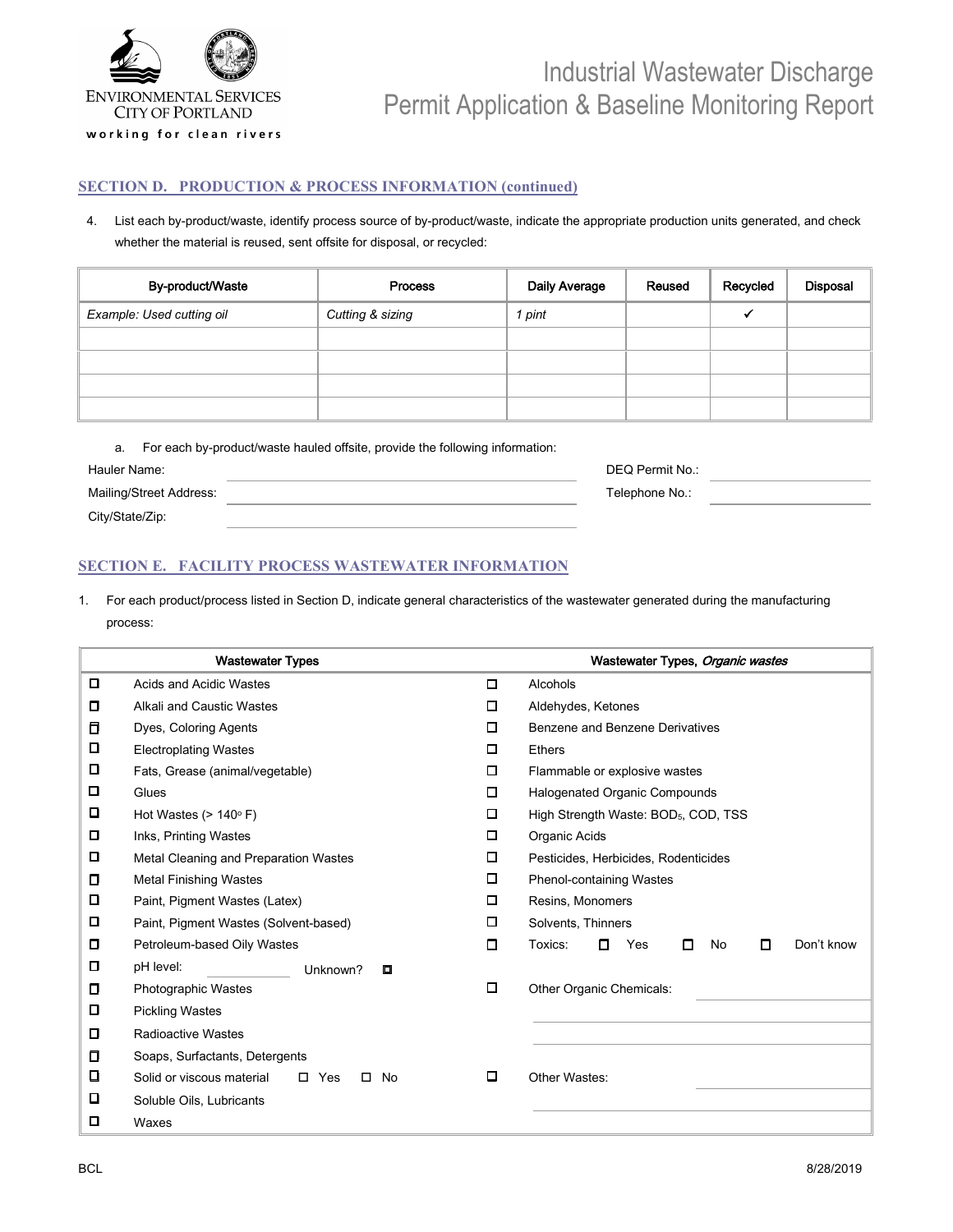### Section E: Facility Process Wastewater Information (continued)

2. Check the appropriate box.

- a. Indicate the treatment system type(s) used to pretreat your waste stream and indicate the design capacity for all pretreatment systems.
- 3. Check all boxes that are appropriate.
- 4. Check the appropriate box.
- 5. Complete as requested. A Batch Discharge is the controlled discharge of a discrete volume of wastewater for a limited duration.
- 6. Provide the daily average flows discharged in gallons per day (GPD) for the last 12 months. For estimating sanitary flow, use 15 gallons per employee per day. Be as specific as possible. If the exact amount of water is not known for an item, estimate the amount as best as possible and note how the estimation was determined.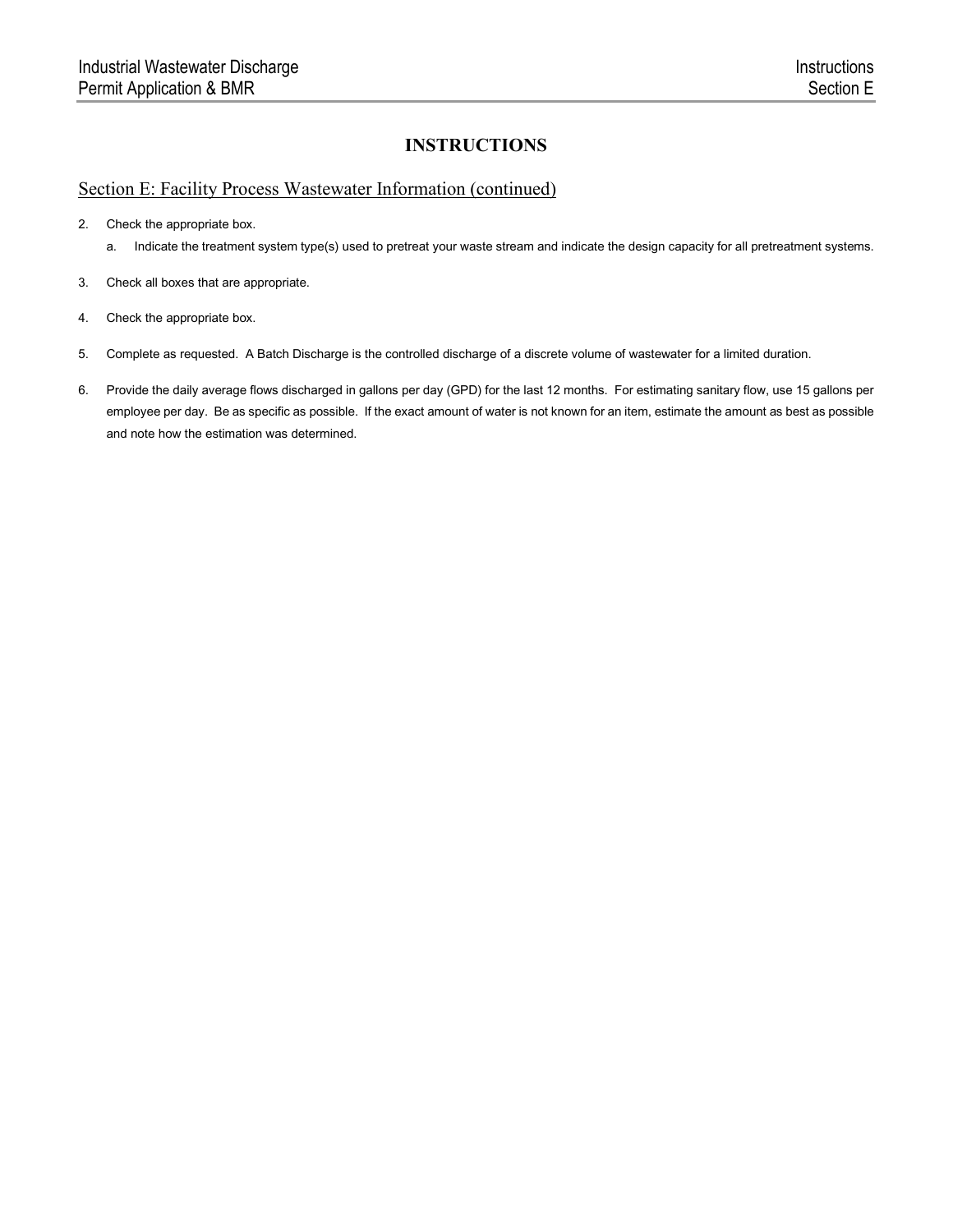

working for clean rivers

#### **SECTION E. FACILITY PROCESS WASTEWATER INFORMATION (continued)**

| 2.     |    | Do you pretreat your facility's wastewater? |   | $\Box$<br>Yes<br>No             |            |
|--------|----|---------------------------------------------|---|---------------------------------|------------|
|        | a. | If yes, check all that apply:               |   |                                 |            |
| $\Box$ |    | Air Flotation                               | ◘ | <b>Reverse Osmosis</b>          |            |
| □      |    | Carbon Absorption                           | O | Screening/Grinder               |            |
| □      |    | <b>Chemical Precipitation</b>               | □ | Sedimentation                   |            |
| □      |    | Chlorination                                | ◘ | Solvent Separation              |            |
| о      |    | Evaporation                                 | ◻ | Biological Treatment, type:     |            |
| $\Box$ |    | Filtration                                  |   |                                 |            |
| □      |    | Flow Equalization                           |   |                                 |            |
| □      |    | Grease Trap                                 | о | Other Chemical Treatment, type: |            |
| □      |    | <b>Grit Removal</b>                         |   |                                 |            |
| □      |    | Ion Exchange                                |   |                                 |            |
| □      |    | Neutralization, pH Control                  | o | Other, type:                    |            |
| □      |    | Oil/Water Separation                        |   | Design Capacity:                | <b>GPD</b> |
| □      |    | Rainwater Diversion or Storage              |   |                                 |            |

3. Check the months of the year when process wastewater discharge occurs or is planned to occur:

|    | $\square$ Jan                                                    | $\square$ Feb | □ Mar | $\Box$ Apr | □ Mav | $\square$ Jun | $\Box$ Jul | $\square$ Aug               | $\square$ Sep     | $\Box$ Oct | $\square$ Nov | $\square$ Dec |
|----|------------------------------------------------------------------|---------------|-------|------------|-------|---------------|------------|-----------------------------|-------------------|------------|---------------|---------------|
| 4. | What is the nature of the discharge?                             |               |       |            |       |               |            |                             | $\Box$ Continuous |            | $\Box$ Batch  |               |
| 5. | If batch discharges occur or will occur, indicate the following: |               |       |            |       |               |            | % discharged as batch:      |                   |            |               | %             |
|    |                                                                  |               |       |            |       |               |            | % discharged as continuous: |                   |            |               | %             |
|    |                                                                  |               |       |            |       |               |            | # batch discharges:         |                   |            |               | /week         |
|    |                                                                  |               |       |            |       |               |            | Duration of discharge:      |                   |            |               | hrs/batch     |
|    |                                                                  |               |       |            |       |               |            | Volume per batch:           |                   |            |               | Gal           |
|    |                                                                  |               |       |            |       |               |            |                             |                   |            |               |               |

6. Provide flow information for each of your manufacturing processes or other processes that may generate process wastewater.

| <b>Process Description</b> | <b>Average Flow</b> | <b>Maximum Flow</b> | Batch | Continuous |
|----------------------------|---------------------|---------------------|-------|------------|
|                            |                     |                     |       |            |
|                            |                     |                     |       |            |
|                            |                     |                     |       |            |
|                            |                     |                     |       |            |
|                            |                     |                     |       |            |
|                            |                     |                     |       |            |
|                            |                     |                     |       |            |
| TOTAL PLANT FLOW (GPD):    |                     |                     |       |            |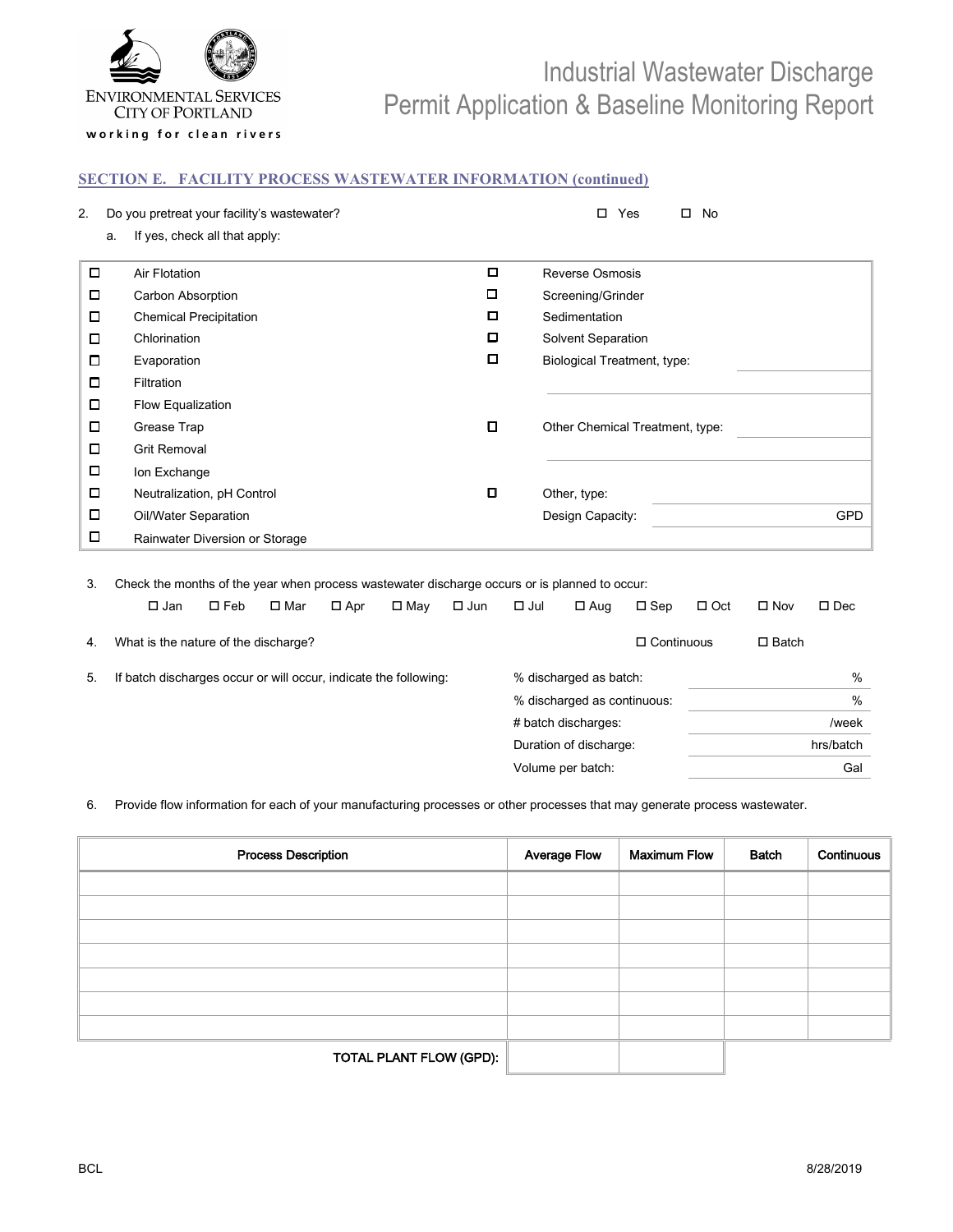#### Section E: Facility Process Wastewater Information (continued)

- 7. Provide the information requested. If Not Applicable, state that in the space provided.
- 8. Check the appropriate box.
	- a. Check the appropriate box.
	- b. Check the appropriate box. Provide and illustrate the necessary information in the Process Flow Diagram (process flow schematic).
- 9. Check the appropriate box.
	- a. Automatic sampling equipment is the mechanical collection of flow-proportioned or time-proportioned samples for pollutant analysis. Wastewater flow metering equipment is measurement of the volume/flow of wastewater by in-line or open channel meters. If either of these devices are used at your facility, describe in the space provided.
- 10. This section details the collection of the necessary quantitative wastewater information required to establish applicable pretreatment limits and monitoring requirements for each industrial user. Contact the Environmental Compliance Division if there are any questions on applicable limits, parameters to sample, sampling requirements, and from where to take the samples. Samples should be taken of the final effluent prior to discharge to the City's sewer collection system. If there is more than one process wastewater discharge to the City's sewer lines, photocopy this page and supply the analytical results for all process wastewater discharges.

As per 40 CFR 403.12, each Categorical Industrial User (CIU) must submit a Baseline Monitoring Report (BMR) for federally regulated processes. This one-time submittal must identify the nature and concentrations of all regulated pollutants that might be in the facility's discharge, and may be submitted in lieu of the aforementioned monitoring. A BMR reporting form is included with this application. If a BMR has already been submitted to the City, then another BMR is not required.

Existing Facility: (report results in concentration (mg/L) or mass (lbs) units)

- a. Each facility will sample, have analyzed, and report on all pollutants as specified by the City in Table 1 or the BMR (CIUs only). If mass limits apply, the facility must report results on a mass basis (concentration x regulated process flow). Attach all calculations.
- b. Samples collected must be representative and taken during peak production.
- c. An existing facility can use existing historical data on file with the City to fulfill this requirement.

New Facility: (report results in concentration (mg/L) or mass (lbs) units)

- a. This includes a new business moving into an existing facility or a new business proposing to construct a new building. A new facility should be in compliance with applicable pretreatment standards upon commencement of discharge and is required to sample and submit the final compliance report within 30 days of commencement of discharge. Because no discharge of process wastewater has occurred, provide your best estimate of the discharge. This estimate shall be confirmed through monitoring of the facility's effluent.
- b. CIUs must submit the BMR 90 days prior to the start of discharge. Estimates may be used, but they shall be confirmed through final compliance monitoring of the facility's effluent.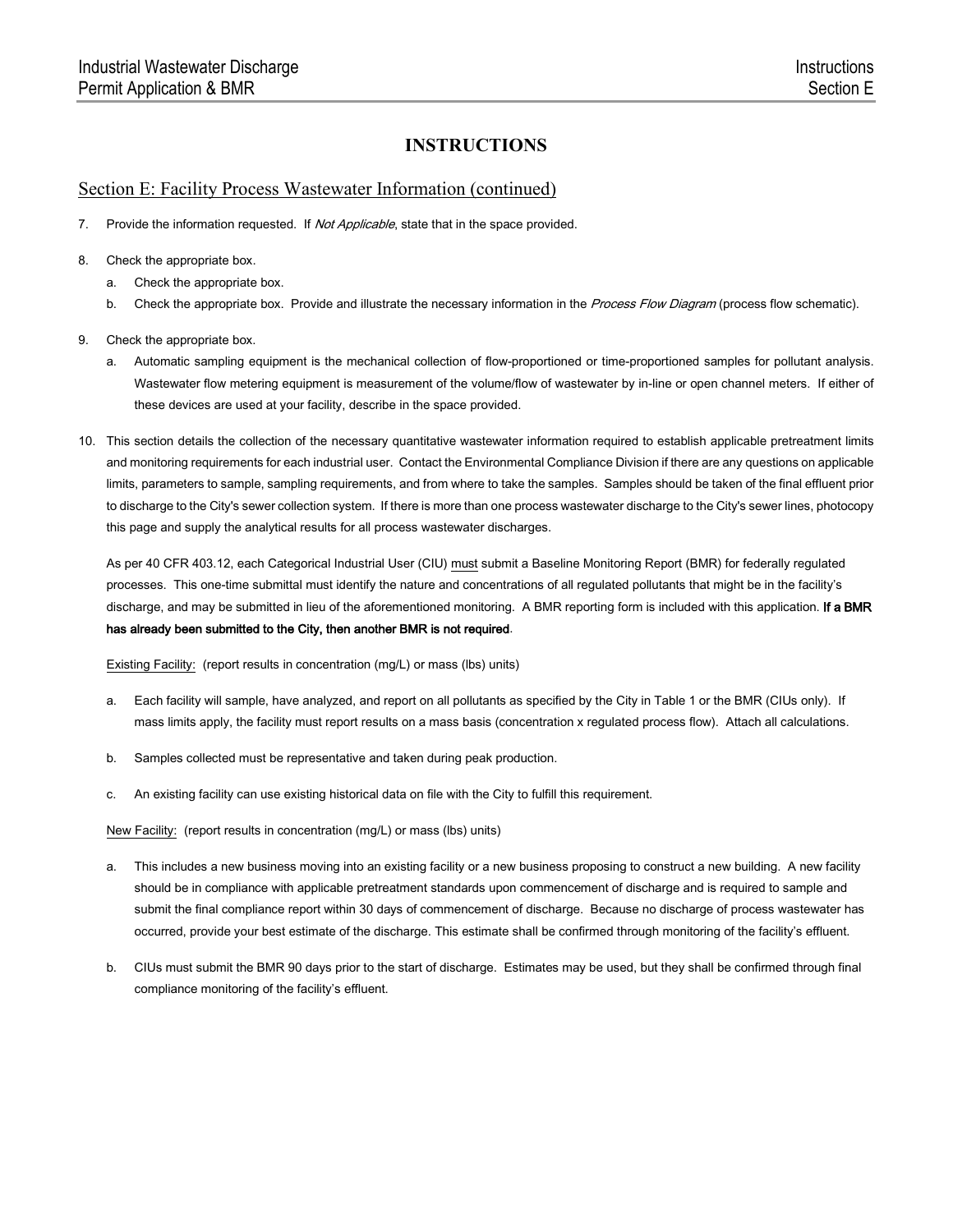

#### **SECTION E. FACILITY PROCESS WASTEWATER INFORMATION (continued)**

#### 7. List all Environmental Control Permits held or issued to this facility:

| Permit Type                                                                                                                                                               | <b>Permit Number</b>                                                                                    | Date Issued    | <b>Expiry Date</b> |                |  |  |  |  |
|---------------------------------------------------------------------------------------------------------------------------------------------------------------------------|---------------------------------------------------------------------------------------------------------|----------------|--------------------|----------------|--|--|--|--|
| Air Discharge Permit                                                                                                                                                      |                                                                                                         |                |                    |                |  |  |  |  |
| NPDES Permit(s)                                                                                                                                                           |                                                                                                         |                |                    |                |  |  |  |  |
| <b>RCRA/EPA Permit</b>                                                                                                                                                    |                                                                                                         |                |                    |                |  |  |  |  |
| Other:                                                                                                                                                                    |                                                                                                         |                |                    |                |  |  |  |  |
|                                                                                                                                                                           |                                                                                                         |                |                    |                |  |  |  |  |
|                                                                                                                                                                           |                                                                                                         |                |                    |                |  |  |  |  |
| $\square$ Yes<br>Is an inspection or sampling manhole structure available on site?<br>$\square$ No<br>8.<br>If No, is one planned?<br>$\square$ Yes<br>$\square$ No<br>a. |                                                                                                         |                |                    |                |  |  |  |  |
| b.                                                                                                                                                                        | If Yes, describe the location below and illustrate it's location as part of the process flow schematic: |                |                    |                |  |  |  |  |
|                                                                                                                                                                           |                                                                                                         |                |                    |                |  |  |  |  |
|                                                                                                                                                                           |                                                                                                         |                |                    |                |  |  |  |  |
| 9.                                                                                                                                                                        | Do you use or plan to use automatic sampling or wastewater flow metering equipment?                     |                | $\square$ Yes      | $\square$ No   |  |  |  |  |
|                                                                                                                                                                           |                                                                                                         | Auto-Sampling: | $\Box$ Current     | $\Box$ Planned |  |  |  |  |
|                                                                                                                                                                           |                                                                                                         | Flow Metering: | $\Box$ Current     | $\Box$ Planned |  |  |  |  |
|                                                                                                                                                                           |                                                                                                         |                |                    |                |  |  |  |  |

a. If Yes, describe equipment below and indicate its present or future location on the process flow schematic.

| 10.             | Table 1: APPLICABLE LOCAL LIMITS & REQUIRED MONITORING |             |       |                    |        |                                  |   |                       |             |
|-----------------|--------------------------------------------------------|-------------|-------|--------------------|--------|----------------------------------|---|-----------------------|-------------|
| Metals          | <b>Local Limit</b>                                     | Sample Type |       | 40 CFR 136 Method* |        | Non-Metals                       |   | <b>Local Limit</b>    | Sample Type |
| Arsenic<br>□    | $0.2$ mg/L                                             | Composite   | 200.口 | $\Box$             | □      | Acrylonitrile                    |   | $1.0$ $mg/L$          | Grab        |
| Cadmium<br>□    | $0.7$ $m$ g/L                                          | Composite   | 200.口 | М                  | □      | BOD <sub>5</sub>                 |   | N/A                   | Composite   |
| Chromium<br>□   | mg/L                                                   | Composite   | 200.口 | $6\square$         | □      | Chlordane                        |   | $0.03$ mg/L           | Composite   |
| □<br>Copper     | mg/L                                                   | Composite   | 200.口 | 624                | □      | Chlorobenzene                    |   | $0.2$ $mg/L$          | Grab        |
| □<br>Lead       | $0.7$ $m$ g/L                                          | Composite   | 200.口 | 624                | □      | Chloroform                       |   | $0.2$ $m$ g/L         | Grab        |
| Mercury<br>□    | $0.010$ mg/L                                           | Composite   | О     | D93-80             | 0      | Closed Cup Flash Point           |   | >0040 °F□             | Grab        |
| Molybdenum<br>□ | $1.4$ $m$ g/L                                          | Composite   | 200.口 | $335.\Box$         |        | Cyanide                          |   | 1.2mmg/L □            | Grab        |
| Nickel<br>□     | $2.8$ $mg/L$                                           | Composite   | 200.口 | 624                | □      | 1,2 Dichloroethane               |   | $0.5$ mg/L $\Box$     | Grab        |
| Selenium<br>□   | $0.6$ $mq/L$                                           | Composite   | 200.口 | 625                | □      | 2,4-Dinitrotoluene               |   | $0.13$ mg/L $\square$ | Composite   |
| Silver<br>□     | $0.4$ $mq/L$                                           | Composite   | 200.口 | 625                | □      | Nitrobenzene                     |   | $2.0$ $mg/L$          | Composite   |
| Zinc<br>0       | 3.7 <sub>mag/L</sub>                                   | Composite   | 200.口 | 1664               | □      | Nonpolar Oil <sup>2</sup> Grease | □ | $1$ $m/g/L$           | Grab        |
|                 | *Suggested 40 CFR 136 Method. Consult 40 CFR 136 for   |             |       | 625                | □      | Pentachlorophenol                |   | $0.04$ mg/L           | Composite   |
|                 | additional approved wastewater analytical methods.     |             |       | 150.□              | $\Box$ | pH                               |   | $5.0 - 11.5$ S.U.     | Grab        |
|                 |                                                        |             |       | О                  | □      | <b>Fotal Suspended Solids</b>    |   | N/A                   | Composite   |
|                 | Local limits last evaluated and adopted in 2016.       |             |       | 624                | □      | Trichloroethylene                |   | $0.2$ $m$ g/L         | Grab        |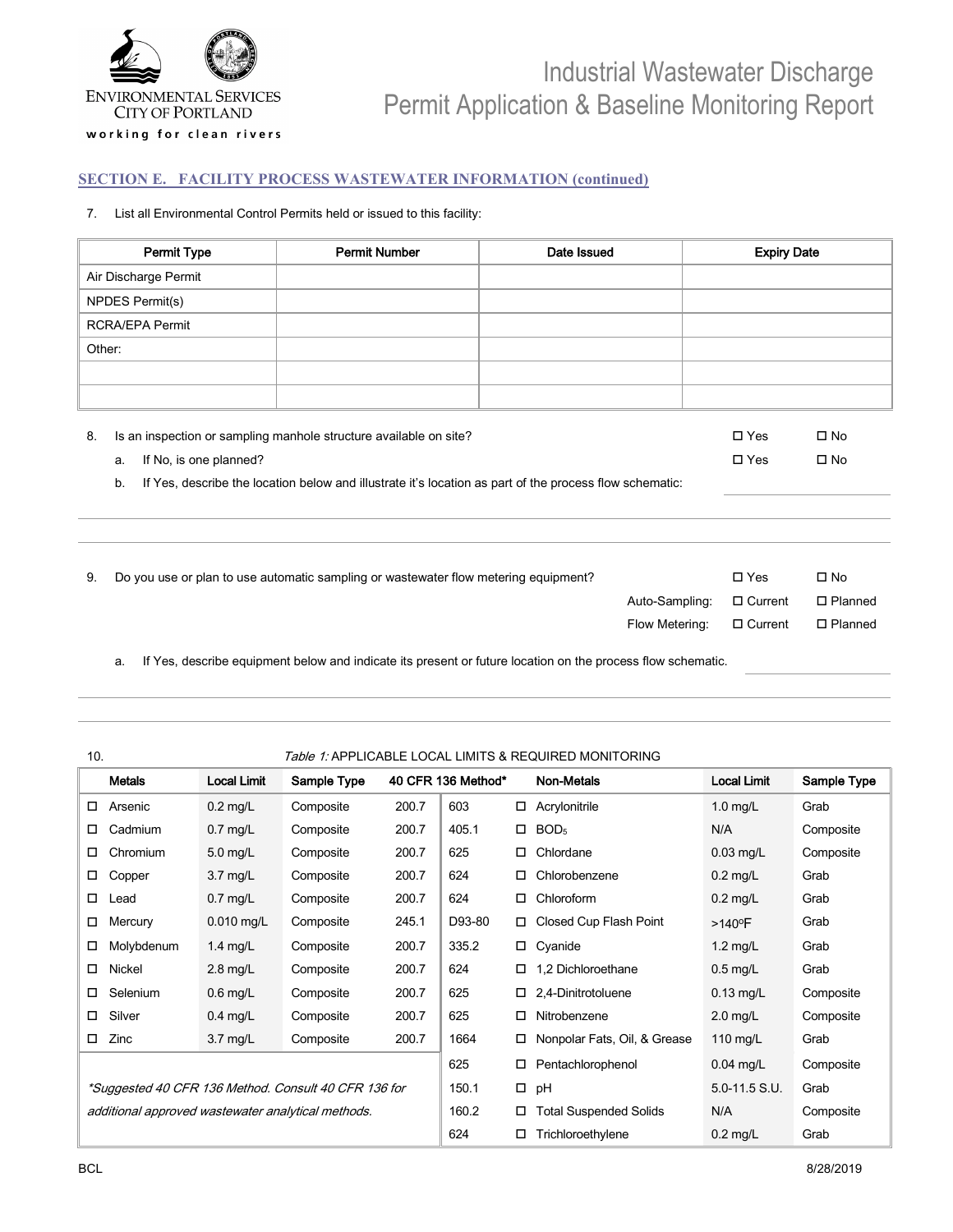#### Section E: Facility Process Wastewater Information (continued)

- 11. Compare the process wastewater data to the discharge limits that are listed in Table 1 and to the federal discharge standards listed in the appropriate subpart of 40 CFR for each regulated process, if applicable. Check the appropriate box and complete as requested. Describe any additional O & M or installation of pretreatment equipment required to meet the listed discharge limits and attach a proposed compliance schedule. Specify the major events needed to achieve compliance as well as the dates for completion of the events. After approval by the city, a Compliance Schedule will be put in place. Failure to comply with the approved schedule will subject the facility to enforcement action.
- NOTE: The limits listed in Table 1 are applicable Local Limits for all permitted industrial users. Federally regulated CIUs may have additional pretreatment discharge limits that apply.
- 12. Complete as requested on a separate sheet of paper, and attach the schedule to this application.
- 13. Total Toxic Organics (TTO): Facilities that use toxic organics as listed by EPA in its published categorical pretreatment standards, are required to meet the TTO pretreatment standard. Each facility must initially sample its discharge for TTO to determine if the facility's discharge is in compliance with applicable limits. After a facility is found to be in compliance with the applicable TTO discharge limit, the Industrial User may adopt either a certification statement or a solvent management plan in lieu of periodically sampling for TTO if these options are allowed under the facility's category. If you do not use toxic organics in your manufacturing process, you may not be required to sample for TTO. Contact the City's Environmental Compliance Division for guidance.

#### Section F: Certifications & Signatures

The Qualified Professional Certification pertains to the actual preparer of this form if different than the Responsible Corporate Official. Said person could be a consultant or professional engineer hired to gather and prepare the required information for this application.

This form shall be signed by a Responsible Corporate Official, as defined in 40 CFR 403.12(l). Said person may be either a general partner, a corporate officer, or by a duly authorized representative who has responsibility for the overall operation of the facility that discharges process wastewater to the City's sewer.

# **Photocopy the completed survey form for your records. Return the original survey to:**

Environmental Compliance Division City of Portland Environmental Services Water Pollution Control Laboratory 6543 N. Burlington Avenue Portland, OR 97203-5452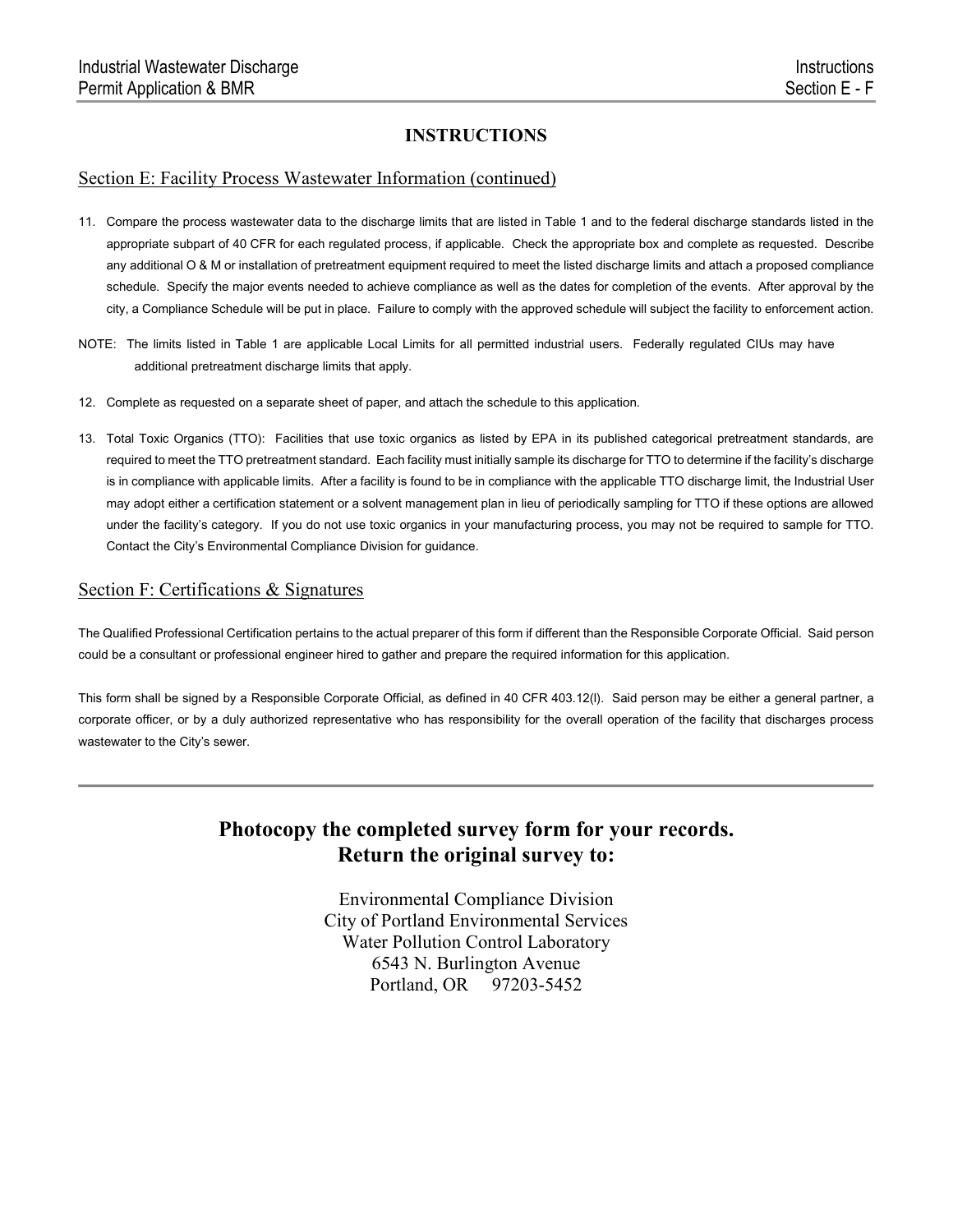

#### **SECTION E. FACILITY PROCESS WASTEWATER INFORMATION (continued)**

| 11. |                                                                                                                                    | Compliance Certification: Compare your facility's sample results against listed Local Limits in Table 1 and the applicable 40 CFR        |            |               |                   |  |  |  |
|-----|------------------------------------------------------------------------------------------------------------------------------------|------------------------------------------------------------------------------------------------------------------------------------------|------------|---------------|-------------------|--|--|--|
|     |                                                                                                                                    | subcategory?                                                                                                                             |            |               |                   |  |  |  |
|     | a.                                                                                                                                 | Is the facility meeting applicable pretreatment standards on a consistent basis?                                                         | $\Box$ Yes | $\square$ No  | $\Box$ Don't Know |  |  |  |
|     | b.                                                                                                                                 | If Don't Know, compliance must be evaluated after baseline monitoring is completed.                                                      |            |               |                   |  |  |  |
|     | C.                                                                                                                                 | If No, do you require:                                                                                                                   |            |               |                   |  |  |  |
|     |                                                                                                                                    | Additional operation & maintenance (O&M) to achieve compliance?<br>i.                                                                    |            | $\square$ Yes | $\square$ No      |  |  |  |
|     |                                                                                                                                    | ii.<br>New or additional pretreatment facilities to achieve compliance?                                                                  |            | $\square$ Yes | $\square$ No      |  |  |  |
|     | d.                                                                                                                                 | I have a compliance schedule                                                                                                             |            | $\square$ Yes | $\square$ No      |  |  |  |
|     |                                                                                                                                    |                                                                                                                                          |            |               |                   |  |  |  |
|     |                                                                                                                                    | 12. If Yes to 11c-d, attach a description of what is required and a proposed schedule for each task involved for completion of the work. |            |               |                   |  |  |  |
|     | The proposed compliance schedule is subject to prior approval by the City.                                                         |                                                                                                                                          |            |               |                   |  |  |  |
|     |                                                                                                                                    |                                                                                                                                          |            |               |                   |  |  |  |
| 13. |                                                                                                                                    | Are toxic organics presently in use or planned for use at your facility?                                                                 |            | $\square$ Yes | $\square$ No      |  |  |  |
|     | a.                                                                                                                                 | Does your facility have a Solvent Management Plan?                                                                                       |            | $\square$ Yes | $\square$ No      |  |  |  |
|     | i.<br>If Yes, submit a copy of the Solvent Management Plan with this application as an attachment.                                 |                                                                                                                                          |            |               |                   |  |  |  |
|     | ii.<br>If No, attach a proposed schedule to develop and implement a Solvent Management Plan with due dates for each task involved. |                                                                                                                                          |            |               |                   |  |  |  |
|     |                                                                                                                                    | The proposed schedule is subject to prior approval by the City.                                                                          |            |               |                   |  |  |  |
|     | b.                                                                                                                                 | Is a proposed schedule attached?                                                                                                         |            | $\square$ Yes | $\square$ No      |  |  |  |

#### **SECTION F. CERTIFICATIONS & SIGNATURES**

#### Qualified Professional Certification

I hereby certify under penalty of law that this information was obtained in accordance with the applicable procedures and requirements as specified in the General Pretreatment Regulations and amendments thereto and the City's sewer use ordinance. I am aware that there are significant penalties for submitting false information including the possibility of fine and imprisonment.

Name (print) Title

Signature Date **Date of the Contract of Contract Contract of Contract Contract Contract Only and Contract Only and Contract Only and Contract Only and Contract Only and Only and Only and Only and Only and Only and Only and** 

#### Authorized Representative Statement (40 CFR 403.6(a)(2)(ii))

I certify under penalty of law that this document and all attachments were prepared under my direction or supervision in accordance with a system designed to assure that qualified personnel properly gather and evaluate the information submitted. Based on my inquiry of the person or persons who manage the system or those persons directly responsible for gathering the information, the information submitted is true, accurate, and complete. I am aware that there are significant penalties for submitting false information including the possibility of fine and imprisonment.

Name (print) Title

Signature Date **Date of the Contract of Contract Contract of Contract Contract Contract Only and Contract Only and Contract Only and Contract Only and Contract Only and Only and Only and Only and Only and Only and Only and**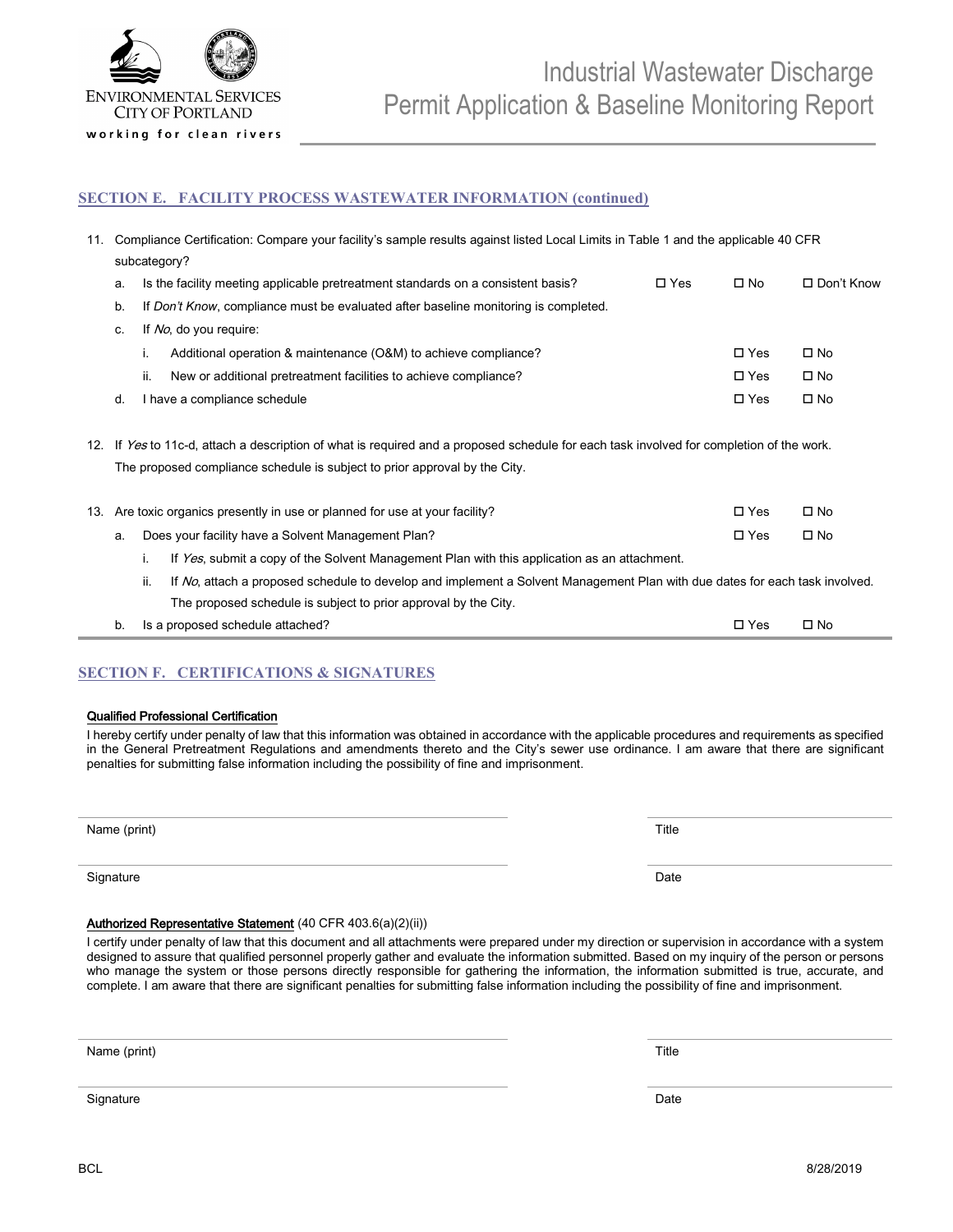# **BASELINE MONITORING REPORTING FORM**

City of Portland Industrial Wastewater Discharge Baseline Monitoring Report

| COMPANY NAME:               | PHONE NO.                    |
|-----------------------------|------------------------------|
| <b>FACILITY ADDRESS:</b>    |                              |
| <b>PROCESS DESCRIPTION:</b> |                              |
| SAMPLING LOCATION:          |                              |
| SIC CODE(S):                | <b>ESTIMATED FLOW (GPD):</b> |

Analyze for all pollutants indicated under *required sampling*. The sampling and analysis must be representative of normal work cycles and expected pollutant discharges.

| <b>Required</b><br><b>Sampling</b> | <b>Pollutant Name</b>    | <b>40 CFR 136</b><br><b>Method</b> | <b>Sample</b><br><b>Type</b> | <b>Sample</b><br>Date | <b>Result / Estimate</b><br>(mg/L or lbs) |
|------------------------------------|--------------------------|------------------------------------|------------------------------|-----------------------|-------------------------------------------|
| □                                  | pH                       |                                    | Grab                         |                       |                                           |
| □                                  | Arsenic                  |                                    | Composite                    |                       |                                           |
| $\Box$                             | Cadmium                  |                                    | Composite                    |                       |                                           |
| □                                  | Chromium                 |                                    | Composite                    |                       |                                           |
| $\Box$                             | Copper                   |                                    | Composite                    |                       |                                           |
| □                                  | Lead                     |                                    | Composite                    |                       |                                           |
| $\Box$                             | Mercury                  |                                    | Composite                    |                       |                                           |
| □                                  | Molybdenum               |                                    | Composite                    |                       |                                           |
| □                                  | Nickel                   |                                    | Composite                    |                       |                                           |
| □                                  | Selenium                 |                                    | Composite                    |                       |                                           |
| □                                  | Silver                   |                                    | Composite                    |                       |                                           |
| □                                  | Zinc                     |                                    | Composite                    |                       |                                           |
| □                                  | Oil & Grease (non-polar) | EPA 1664                           | Grab                         |                       |                                           |
| $\Box$                             | Cyanide A                |                                    | Grab                         |                       |                                           |
| □                                  | Cyanide T                |                                    | Grab                         |                       |                                           |
| □                                  | Volatiles                |                                    | Grab                         |                       |                                           |
| $\Box$                             | Semi-volatiles           |                                    | Grab                         |                       |                                           |
| □                                  | <b>BETX</b>              |                                    | Grab                         |                       |                                           |
| □                                  | BOD <sub>5</sub>         |                                    | Composite                    |                       |                                           |
| □                                  | <b>TSS</b>               |                                    | Composite                    |                       |                                           |
| $\Box$                             | Sulfide                  |                                    | Grab                         |                       |                                           |

NOTE: A minimum of four grab samples for pH, cyanide, total phenols, oil & grease, sulfide, and volatile organics must be taken if applicable to the facility's categorically regulated process(es).

I certify under penalty of law that this document and all attachments were prepared under my direction or supervision in accordance with a system designed to ensure that qualified personnel properly gather and evaluate the information submitted. Based on my inquiry of the person or persons who manage the system, or those persons directly responsible for gathering the information, the information submitted is, to the best of my knowledge and belief, true, accurate, and complete. I am aware that there are significant penalties for submitting false information, including the possibility of fine and imprisonment for knowing violations.

PRINTED NAME: TITLE:

**SIGNATURE: DATE:**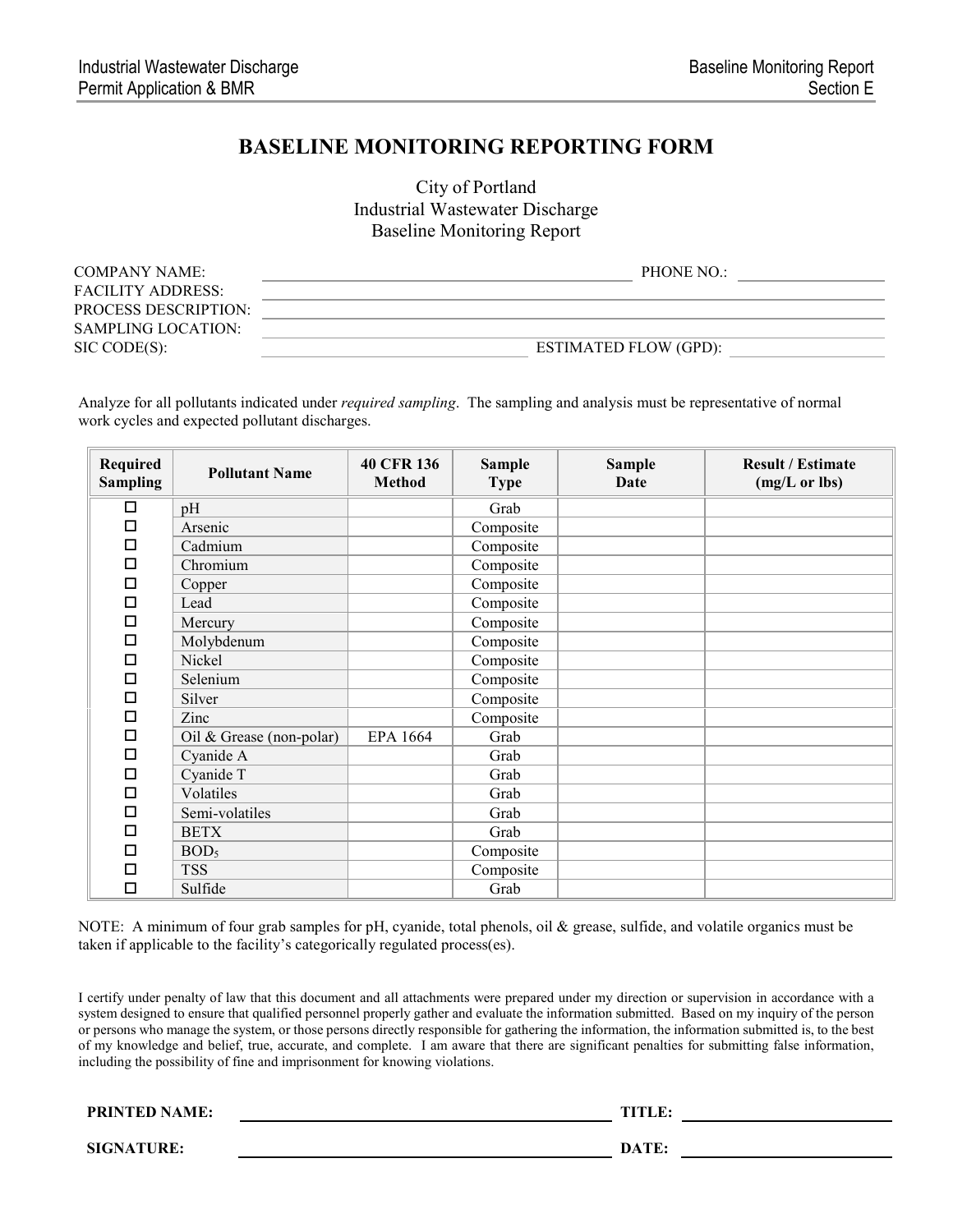# **PROCESS FLOW DIAGRAM**

Use the example below as a guide. A separate drawing should be completed for each major business activity either in the space below or on separate sheets of standard letter-sized paper. Refer to item 3 in SECTION D., PRODUCTION & PROCESS INFORMATION, for instructions.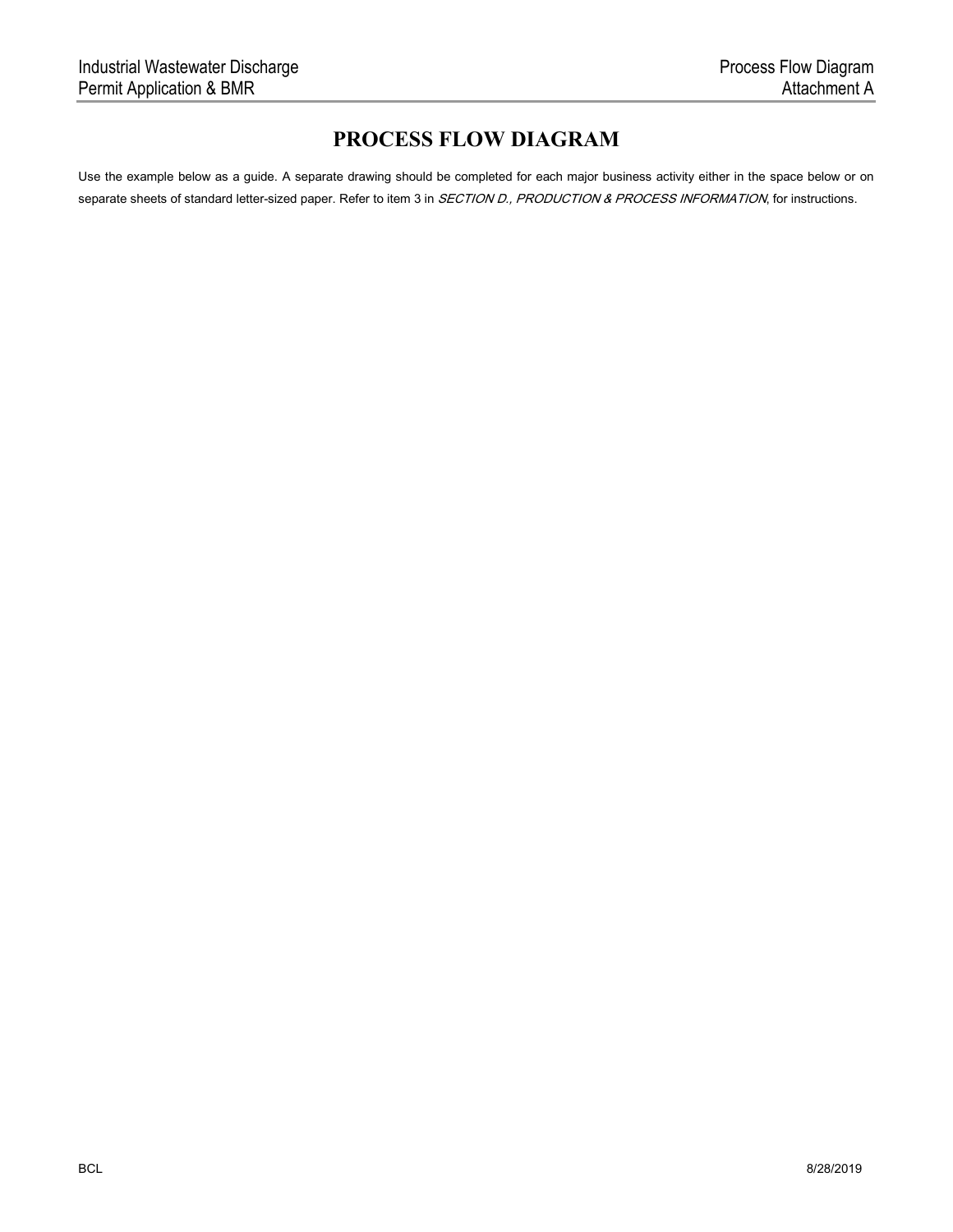# **BUILDING LAYOUT**

Draw the location of each building on the premises. Show the location of all current or planned water meters, storm drains, numbered unit processes (from Attachment A, Process Flow Diagram), community sewers and lateral sewer connected to the community sewers, automatic sampling equipment (current or planned), location of pretreatment processes, treated flows and untreated flows, name and location of pertinent streets. Use flow schematic to indicate process and process discharge in gallons per day (GPD). Number each side sewer and show possible sampling locations (sampling manhole).

An attached blueprint or drawing of the facilities showing the above items may be substituted for a drawing on this sheet. Use the example on the back side of this sheet as a guide.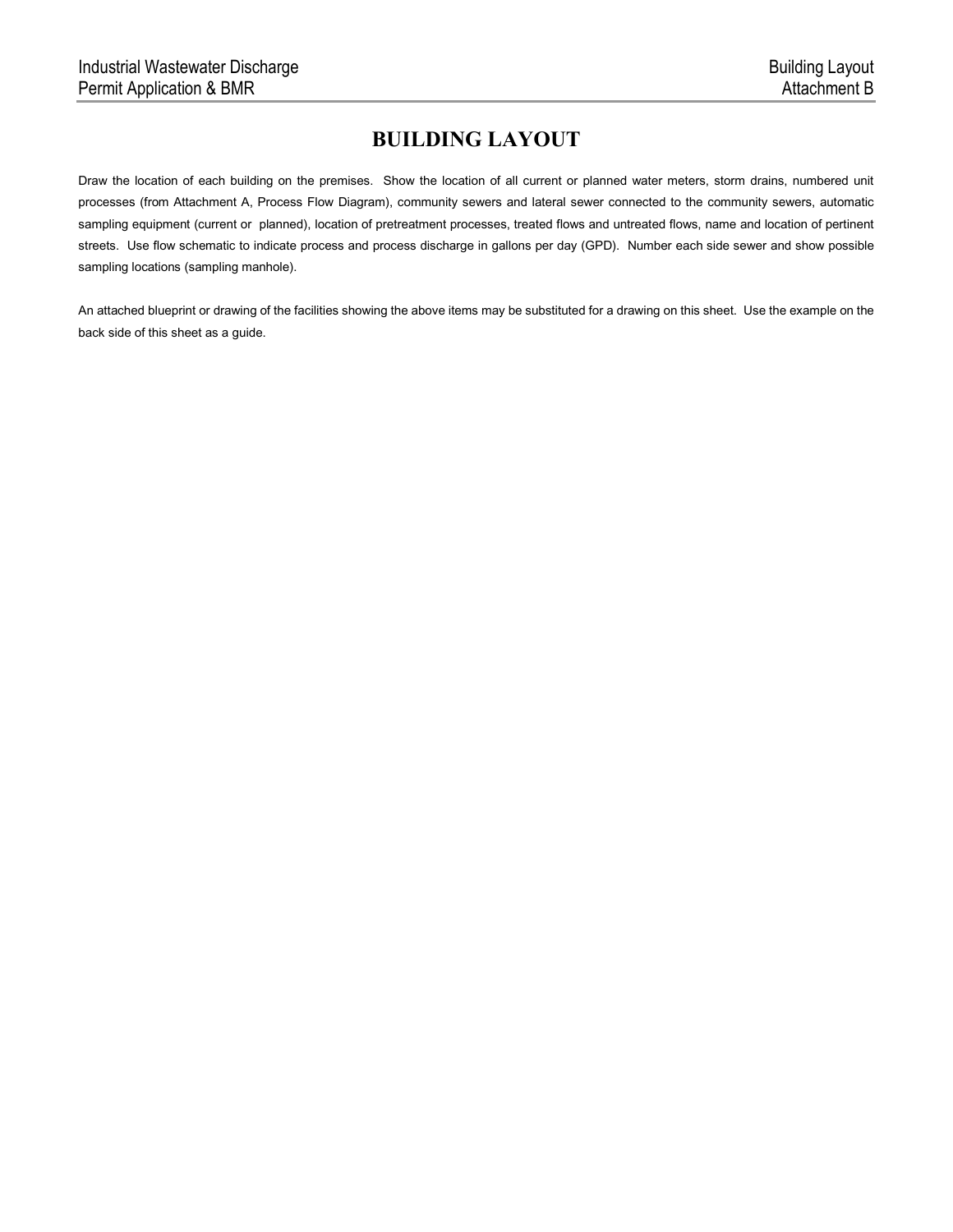### **HAZARDOUS WASTE REPORTING REQUIREMENT**

The Oregon Department of Environmental Quality (DEQ) and federal regulations (cf., 40 CFR 403.8(f)(2)(iii)), require that The City of Portland ("City") notify industries who discharge wastewater to the public sewer system of Resource Conservation and Recovery Act (RCRA) hazardous waste reporting requirements. A summary of the notification requirement follows:

#### **Who Must Notify:**

All non-domestic users whose wastewater is treated at the City's treatment facilities and that discharge listed or characteristic RCRA hazardous waste to the Publicly Owned Treatment Works (POTW) (except as described below) must notify the City and other regulatory agencies. RCRA listed and characteristic wastes are described in 40 CFR Part 261.

#### **Wastes Covered by the Notification:**

- Any discharge to the POTW of more than 15 kilograms (kg) (33 lb.) per calendar month of a RCRA hazardous waste, or a discharge of **any** quantity of an acutely hazardous waste identified in 40 CFR 261.30(d) and 261.33(e), must be reported as a **one-time** notification.
- A discharge to the POTW of 15 kg (33 lb.) or less per calendar month of a RCRA hazardous waste need **not** be reported, **except** for acutely hazardous waste identified in 40 CFR 261.30(d) and 261.33(e).
- A subsequent discharge of more than 15 kg (33 lb.) per calendar month, or of any quantity of an acutely hazardous waste, must be reported as a **one-time** notification.

Pollutants already reported under reporting requirements for categorical industrial users in baseline monitoring, final and periodic compliance reports are not subject to this notification requirement.

#### **When the Notification Must be Submitted:**

- No later than 180 days after the discharge of the listed or characteristic hazardous waste
- In the case of any new regulations under Section 3001 of RCRA identifying additional characteristics of hazardous waste or listing any additional substance as a hazardous waste, you must notify the City of Portland, State of Oregon, and the EPA of the discharge of such substance within 90 days of the effective date of such regulations
- The notification need be submitted only once for each hazardous waste discharged, except when there will be a substantial change in the volume or character of the hazardous waste discharged (generally because of a planned change in your facility operations). In this case, you must notify the City in advance of the discharge.

#### **How to Count the Volume of Hazardous Waste Discharged:**

If a hazardous waste is mixed with a non-hazardous process or non-process waste stream and the entire mixture is then discharged to the sewer, the volume of the entire waste stream containing hazardous waste is considered hazardous according to the RCRA "mixture rule" in 40 CFR 261.3(a)(2)(iii). The effect of this rule is summarized as follows:

• **Characteristic Wastes:** These wastes are classified as hazardous because they exhibit one of the hazardous characteristics identified in 40 CFR 261.20 − 40 CFR 261.24 (i.e., they are ignitable, corrosive, reactive, or toxic). If these wastes are mixed with non-hazardous materials and the mixture is then discharged to the sewer, the notification must be submitted only if the **entire mixture actually discharged**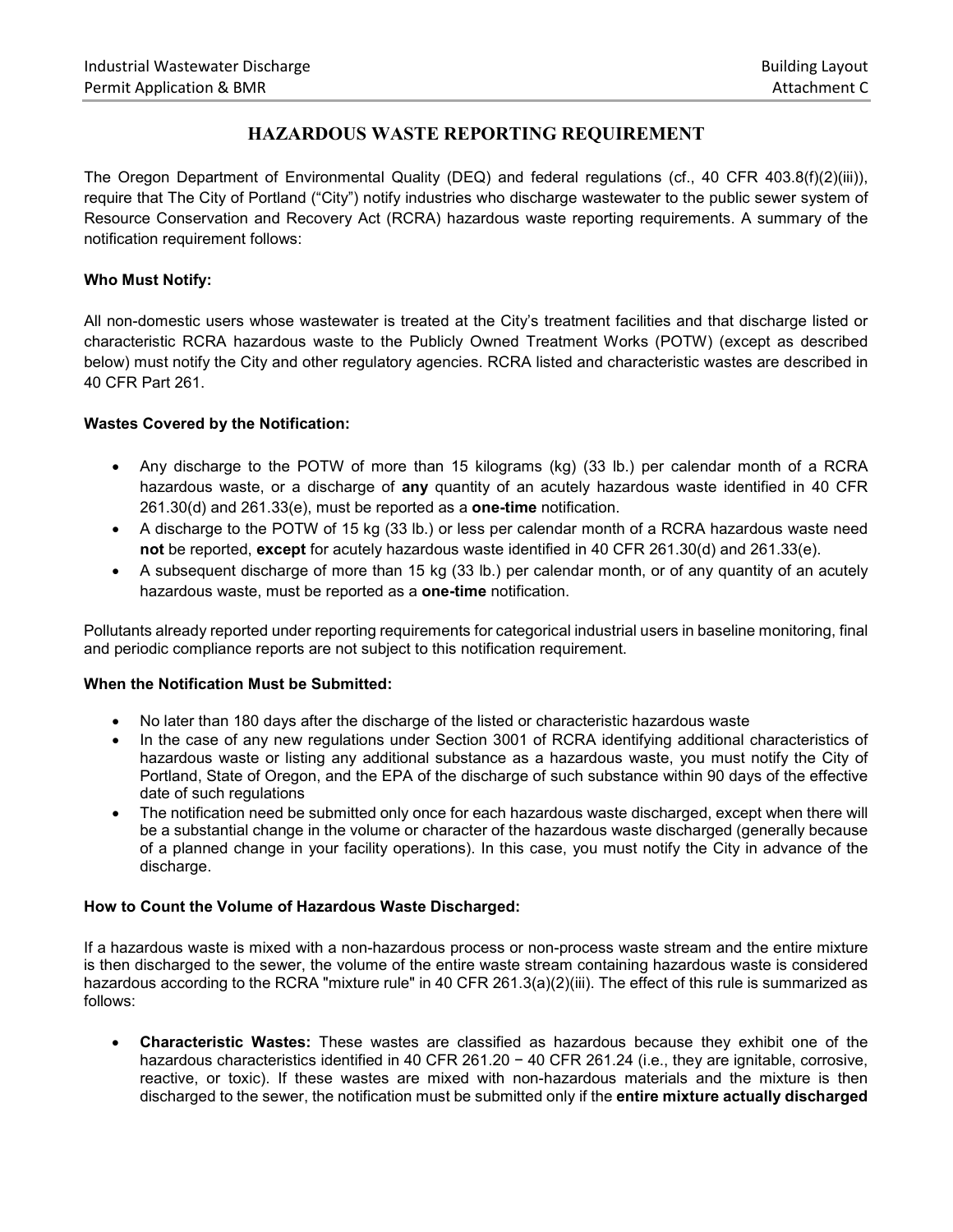is more than 15 kg (33 lb.) per calendar month and if the entire mixture discharged still exhibits the characteristic(s).

- **Listed Wastes:** These are wastes that are classified as hazardous pursuant to being listed in 40 CFR 261.30 − 40 CFR 261.33. If these listed wastes are mixed with non-hazardous materials and then discharged to the sewer, the entire waste stream is considered hazardous and a notification must be submitted. Thus, only if the entire waste stream containing the hazardous waste amounted to 15 kg (33 lb.) or less per calendar month, would the above exemption apply.
- **Questionable Wastes:** If you have any doubt about whether a mixture discharged to the sewer is hazardous, or if you do not wish to perform any calculations which may be necessary under the mixture rule (cf., 40 CFR 261.3(a)(2)(iii)) you should submit the one-time notification.

#### **Notification Must be Sent to:**

- The City of Portland;
- Oregon DEQ Hazardous Waste Program, **and;**
- The EPA Regional Waste Management Division Director.